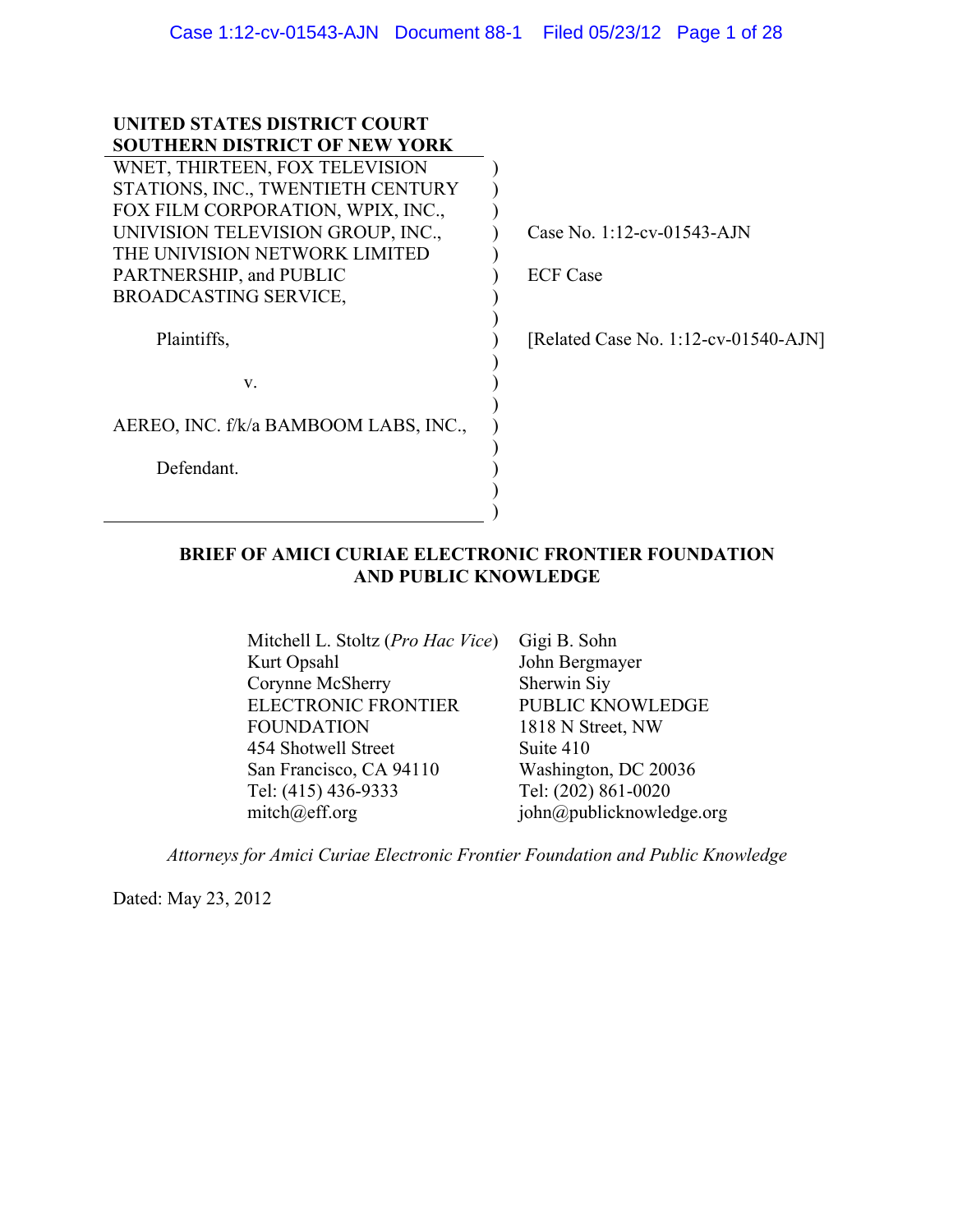# **TABLE OF CONTENTS**

| $\mathbf{I}$ . | The Public Has A Vital Interest in Both the Substantive and Procedural Aspects |    |                                                                                                          |  |
|----------------|--------------------------------------------------------------------------------|----|----------------------------------------------------------------------------------------------------------|--|
| II.            |                                                                                |    |                                                                                                          |  |
| III.           | The Scope of the Public Performance Right is Not Determined by Existing        |    |                                                                                                          |  |
| IV.            |                                                                                |    |                                                                                                          |  |
|                | A.                                                                             |    | Aereo's Lawful Business Will Not Irreparably Harm Plaintiffs13                                           |  |
|                |                                                                                | 1. | Plaintiffs Cannot Claim Harm from Technological "Disruption." 14                                         |  |
|                |                                                                                | 2. | Aereo Will Not Interfere with an Advertising-Based Business                                              |  |
|                |                                                                                | 3. | Aereo Does Not Eliminate Plaintiffs' Ability to Collect Fees                                             |  |
|                |                                                                                | 4. | Aereo Does Not Prevent Plaintiffs from Exploiting Their                                                  |  |
|                | <b>B.</b><br>The Public Interest Would Not Be Served by Shutting Down an       |    |                                                                                                          |  |
|                |                                                                                | 1. | The Public Interest in Copyright Law Would Not Be Served by                                              |  |
|                |                                                                                | 2. | The Public Interest in Promoting Public Reception of<br>Broadcasting Would Be Harmed by an Injunction 19 |  |
|                |                                                                                | 3. | The Public Interest in Competition and Innovation in the Video                                           |  |
|                |                                                                                |    |                                                                                                          |  |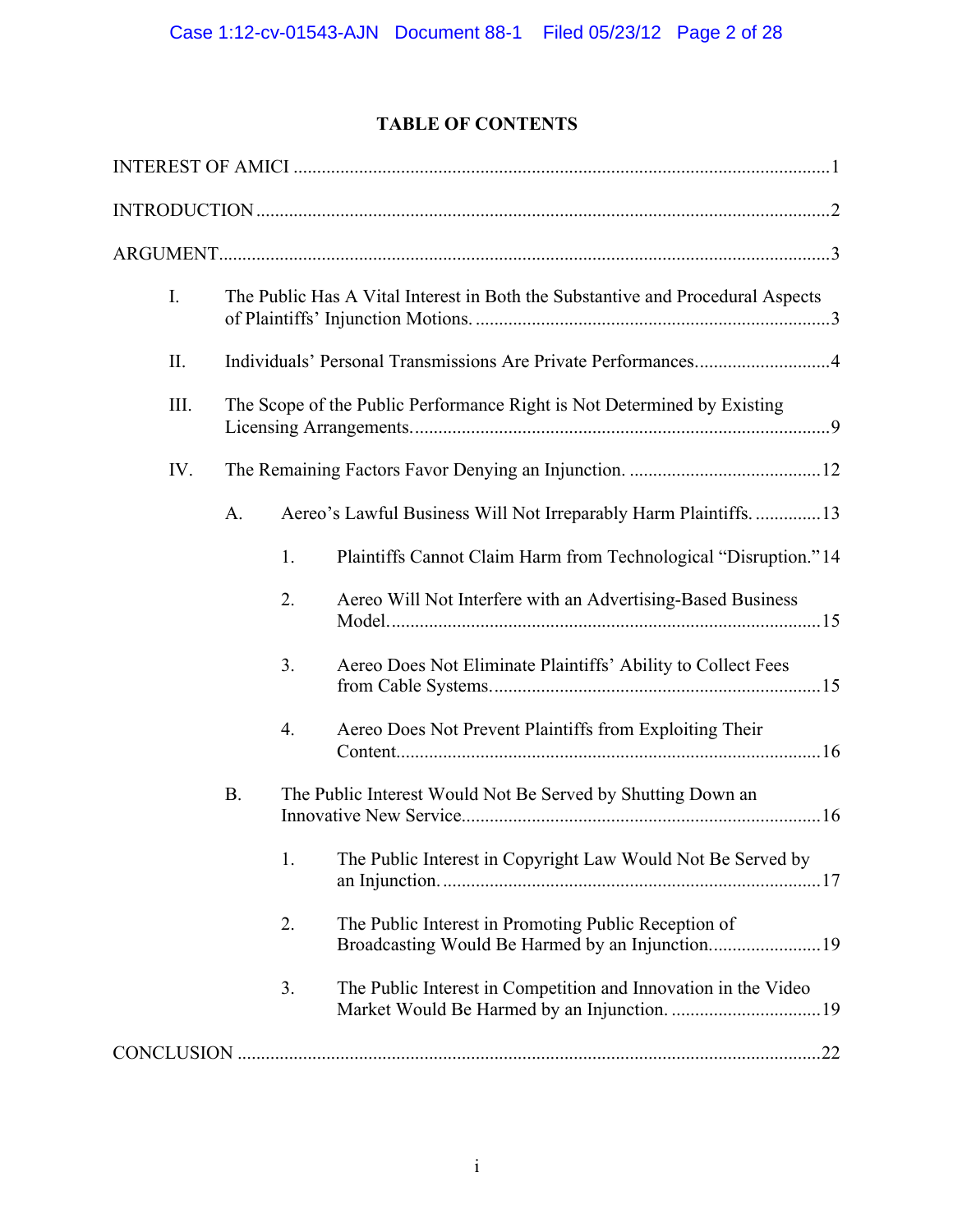# **TABLE OF AUTHORITIES**

# **FEDERAL CASES**

| Apple Computer, Inc. v. Franklin Computer Corp.,           |  |
|------------------------------------------------------------|--|
| Cartoon Network LP v. CSC Holdings, Inc.,                  |  |
| Columbia Pictures Indus., Inc. v. Redd Horne Inc.,         |  |
| eBay v. MercExchange,                                      |  |
| Feist Pubs., Inc. v. Rural Tel. Svc. Co.,                  |  |
| Fogerty v. Fantasy, Inc.,                                  |  |
| Nat'l Football League v. PrimeTime 24 Joint Venture,       |  |
| Office of Communication of United Church of Christ v. FCC, |  |
| Recording Indus. Ass'n of Am. v. Diamond Multimedia Sys.,  |  |
| Red Lion Broad. Co. v. FCC,                                |  |
| Sony Corp. of Am. v. Universal City Studios, Inc.,         |  |
| Turner Broadcasting System, Inc. v. FCC,                   |  |
| Twentieth Century Music Corp. v. Aiken,                    |  |
| UMG Recordings v. Shelter Capital Partners,                |  |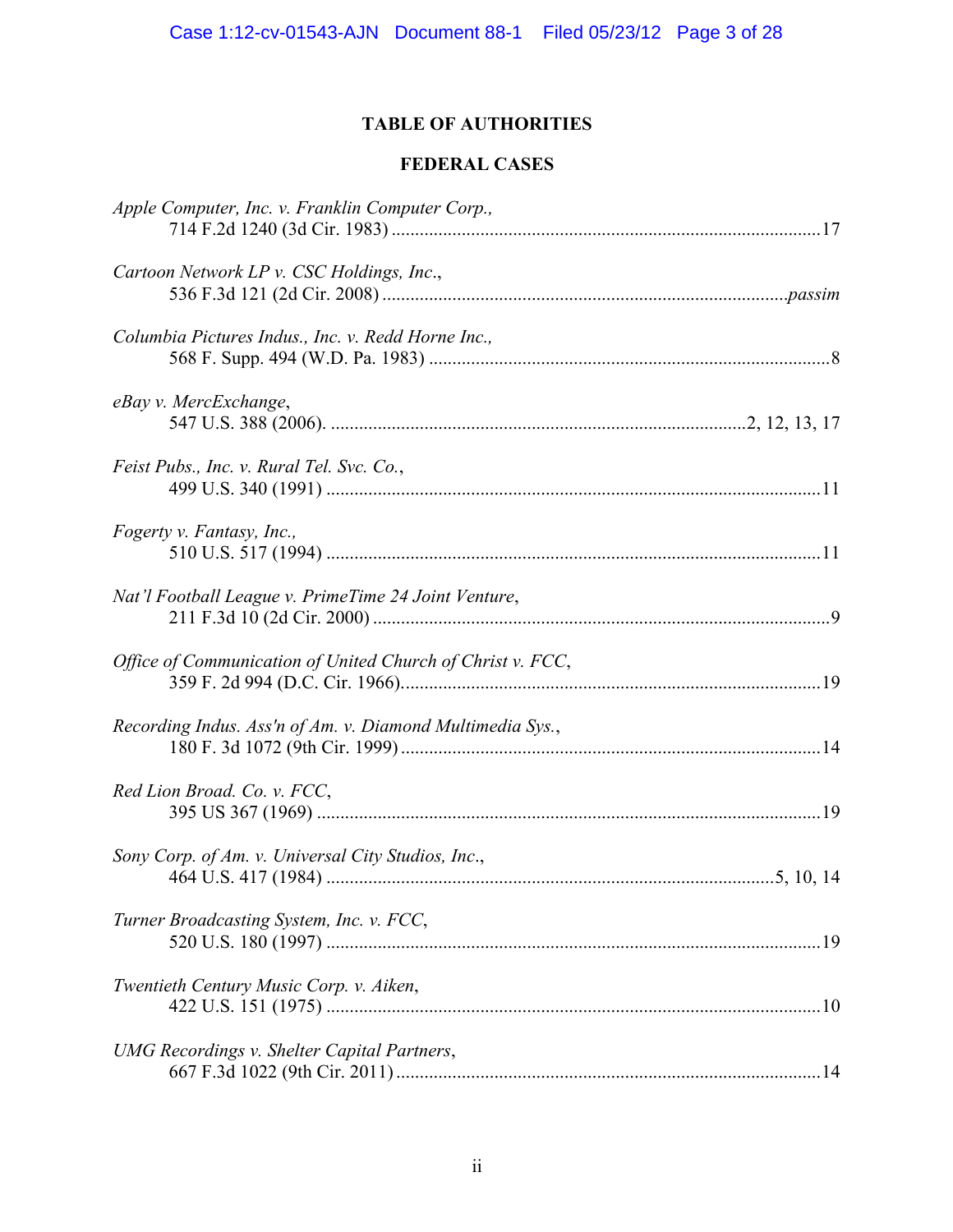| Wheaton v. Peters,                                                      |  |  |  |  |
|-------------------------------------------------------------------------|--|--|--|--|
| Winter v. Natural Res. Def. Counsel,                                    |  |  |  |  |
| <b>FEDERAL STATUTES</b>                                                 |  |  |  |  |
|                                                                         |  |  |  |  |
|                                                                         |  |  |  |  |
|                                                                         |  |  |  |  |
| <b>LEGISLATIVE HISTORY</b>                                              |  |  |  |  |
|                                                                         |  |  |  |  |
| The Copyright Royalty and Distribution Reform Act of 2004,              |  |  |  |  |
| The Copyright Royalty Judges Program Technical Corrections Act of 2006, |  |  |  |  |
| The Digital Performance Right in Sound Recording Act of 1995,           |  |  |  |  |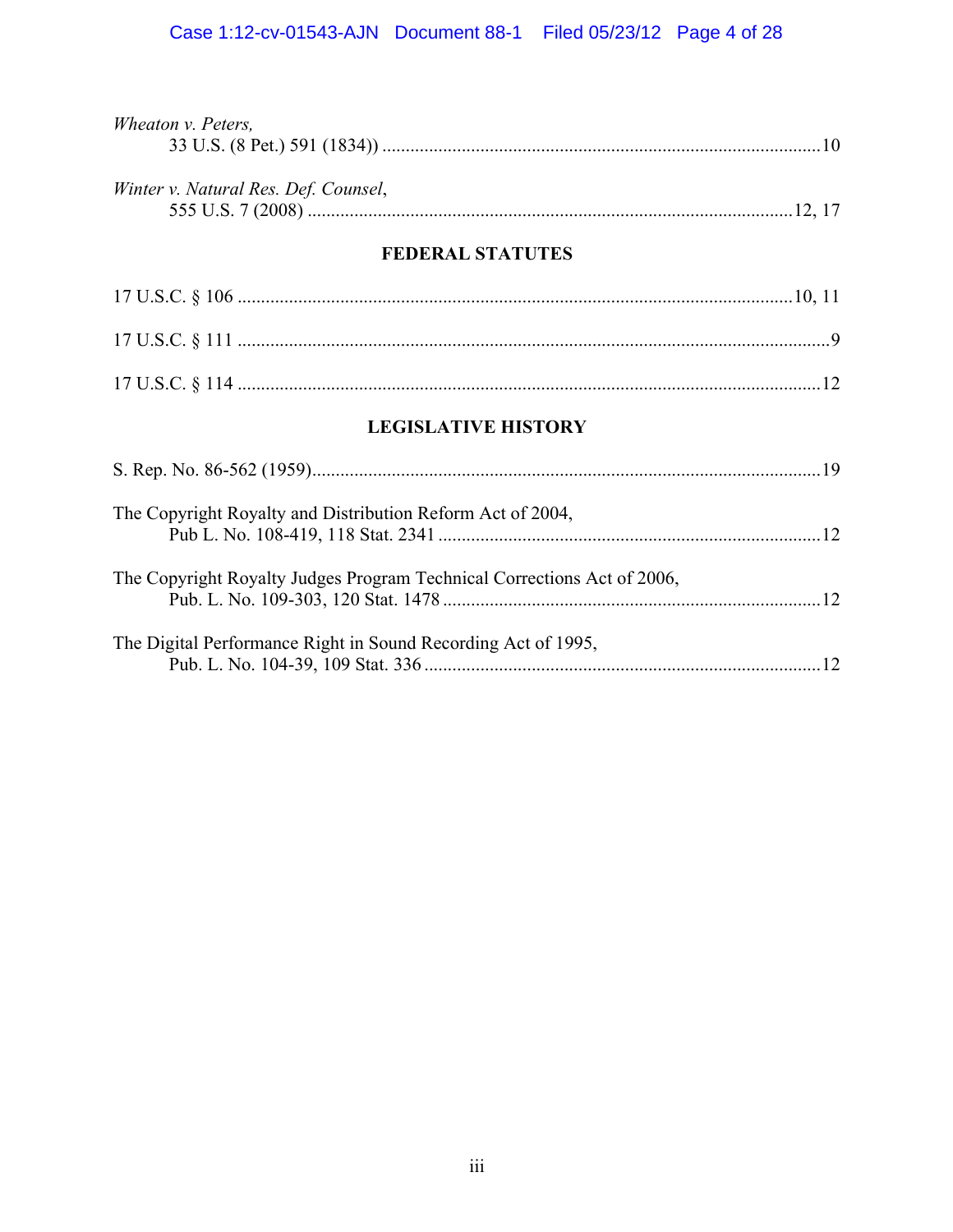## **INTEREST OF AMICI**

The Electronic Frontier Foundation ("EFF") is a member-supported, nonprofit public interest organization dedicated to protecting civil liberties and free expression in the digital world. Founded in 1990, EFF represents over 19,000 contributing members. On behalf of its members, EFF promotes the sound development of copyright law as a legal regime that balances incentives for creativity with public access, individual empowerment, and innovation. EFF's interest with respect to copyright law reaches beyond specific industry sectors and technologies to promote well-informed copyright jurisprudence. In this role, EFF has contributed its expertise to many cases applying copyright law to new technologies, as *amicus curiae*, as party counsel, and as court-appointed attorneys *ad litem*. 1

Public Knowledge ("PK") is a non-profit public interest  $501(c)(3)$  corporation, working to defend citizens' rights in the emerging digital culture. Its primary mission is to promote online innovation, protect the legal rights of all users of copyrighted works, and ensure that emerging copyright and telecommunications policies serve the public interest. Applying its years of expertise in these areas, Public Knowledge frequently files *amicus* briefs in cases that raise novel issues at the intersection of media, copyright, and telecommunications law.

<sup>1</sup> Mitchell Stoltz, counsel for EFF, was formerly an associate at Constantine Cannon LLP, which represents Aereo in these actions. Mr. Stoltz has no present affiliation with Aereo.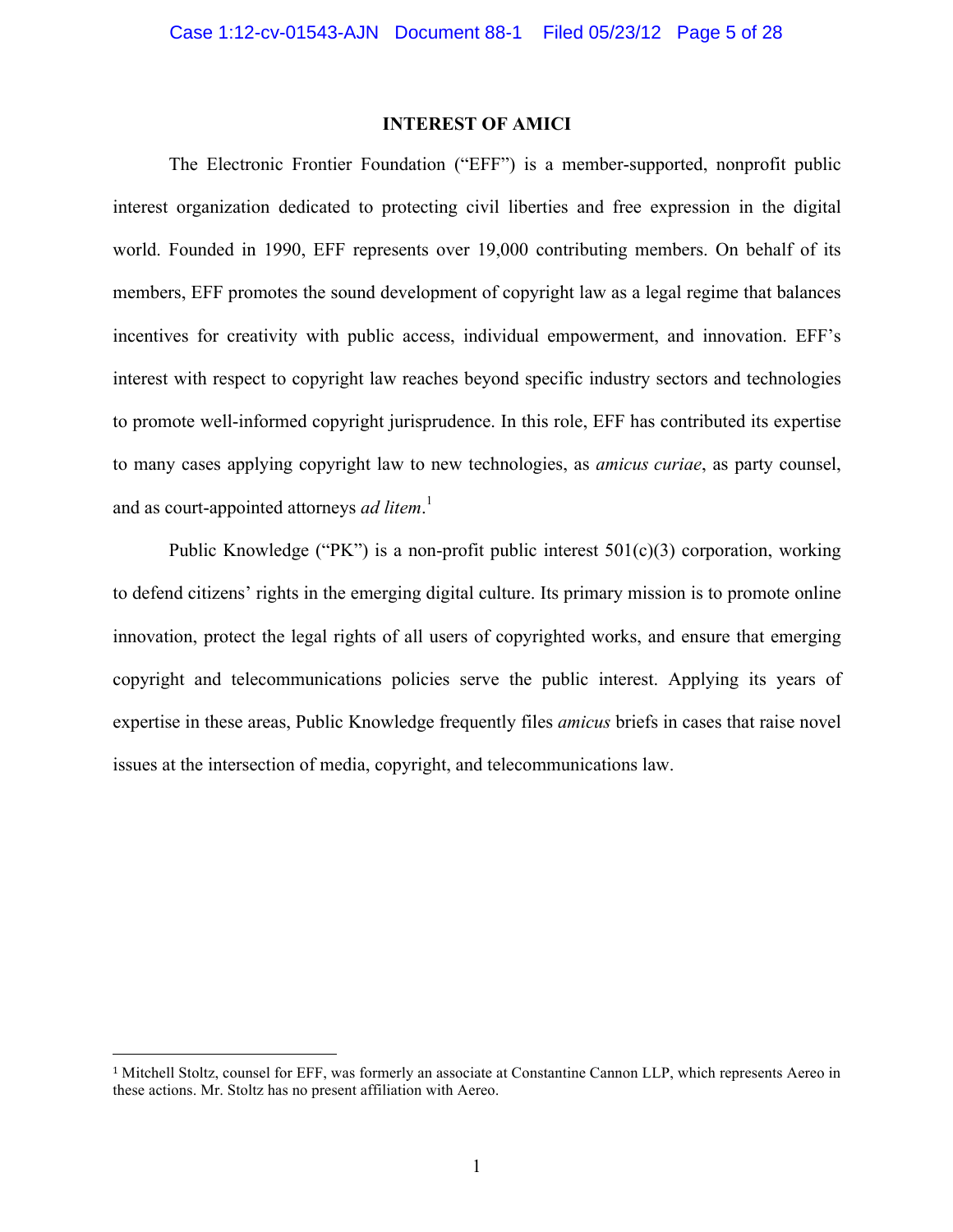#### **INTRODUCTION**

Although Aereo is the defendant, this case is in fact about the right of individuals— Aereo's customers and ultimately all residents of the U.S.—to watch free local broadcast television with the technology of their choosing. *Amici* are concerned about the impact an injunction against Aereo will have on this right. As organizations that work to promote the development of copyright law as an engine for innovation, balancing the needs of copyright owners, add-on innovators, and the public interest, *amici* seek to assist the Court's analysis of both the merits and the appropriate standard for preliminary injunctions in a copyright case such as this one.

*Amici* believe that *Cartoon Network LP v. CSC Holdings, Inc.*, 536 F.3d 121 (2d Cir. 2008) is controlling in this case, and shelters Aereo's business model. Under *Cartoon Network*, the transmission of a copyrighted work is a private performance outside the exclusive rights of the copyright owner when it is one-to-one, that is, made to a single individual or family and social acquaintances. Notably, in *Cartoon Network*, the source of the transmission was one to which the customer already had lawful access, meaning that no infringement occurred upstream. No preliminary injunction is warranted here because Aereo's system has the same characteristics as the systems found to be noninfringing in *Cartoon Network*.

In *eBay v. MercExchange*, 547 U.S. 388, 391 (2006), the Supreme Court returned the injunction standard in copyright and patent cases to "traditional equitable considerations," forbidding presumptions of irreparable harm and other "broad classifications." *eBay* at 391. Accordingly, following *eBay* and *Salinger v. Colting*, 607 F.3d 68, 79-80 (2d Cir. 2010), this Court should consider the plaintiffs' likelihood of success independently of the balance of harms flowing from an injunction, and from the public interest. As discussed below, Plaintiffs cannot meet the standard set by the Supreme Court and this Circuit.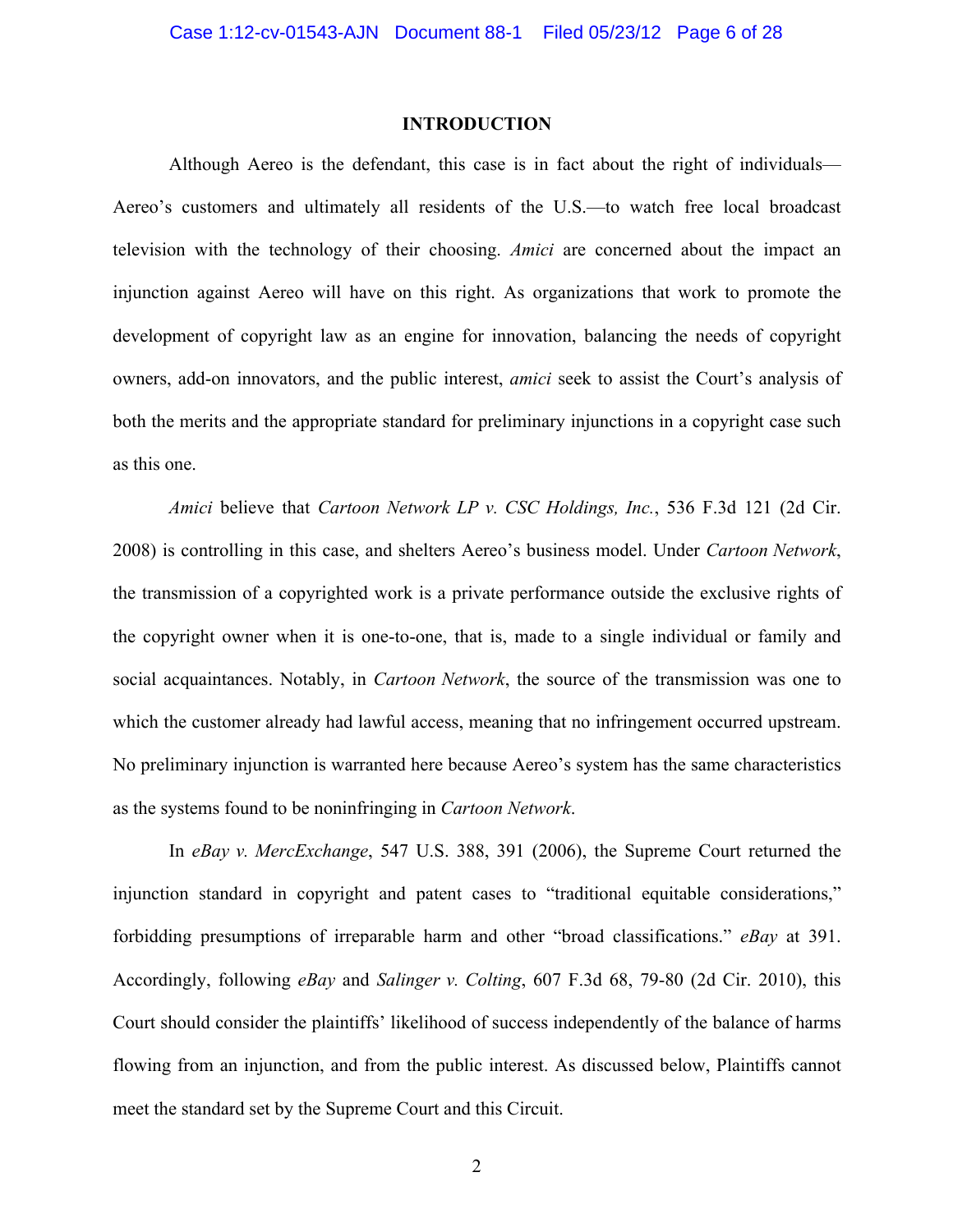### **ARGUMENT**

# **I. The Public Has A Vital Interest in Both the Substantive and Procedural Aspects of Plaintiffs' Injunction Motions.**

Copyright law has a tremendous and longstanding impact on how the public is able to access electronic media. This is especially so in the digital age, when any use, transfer, or manipulation of media—including uses which by law and tradition are *not* reserved to the copyright owner—involve a nominal "copy," a nominal "transmission," or both. Thus, judicial interpretation of the exclusive rights of copyright, enumerated in Section 106 of the Copyright Act, can grow or shrink the sphere of personal uses that individuals can make of the copyrighted works to which they have access.

Specifically, Plaintiffs' motions for preliminary injunction turn on the definition of a public performance under Section 106 of the Copyright Act. Individuals, including the members of PK and EFF, make private performances every day, in every interaction with digital video and audio. Private performances, in addition to fair use and other exceptions and limitations on copyright, give autonomy and choice to individuals who use and interact with digital media. Because the public values this autonomy and choice, there exists a vital public interest in sound judicial interpretation of the performance right.

The public, and *amici*, also have a strong interest in careful, fact-driven application of the traditional four-factor preliminary injunction test. Cases that test the application of statutory copyright law to new technologies often involve startup companies, like Aereo, whose businesses challenge incumbent industries. As discussed in part IV, the public has an interest independent of the parties' interests—in access to new ways of receiving broadcast television, and in promoting competition among lawful video transmission technologies and businesses. *Amici* seek to promote careful consideration of these interests as part of the preliminary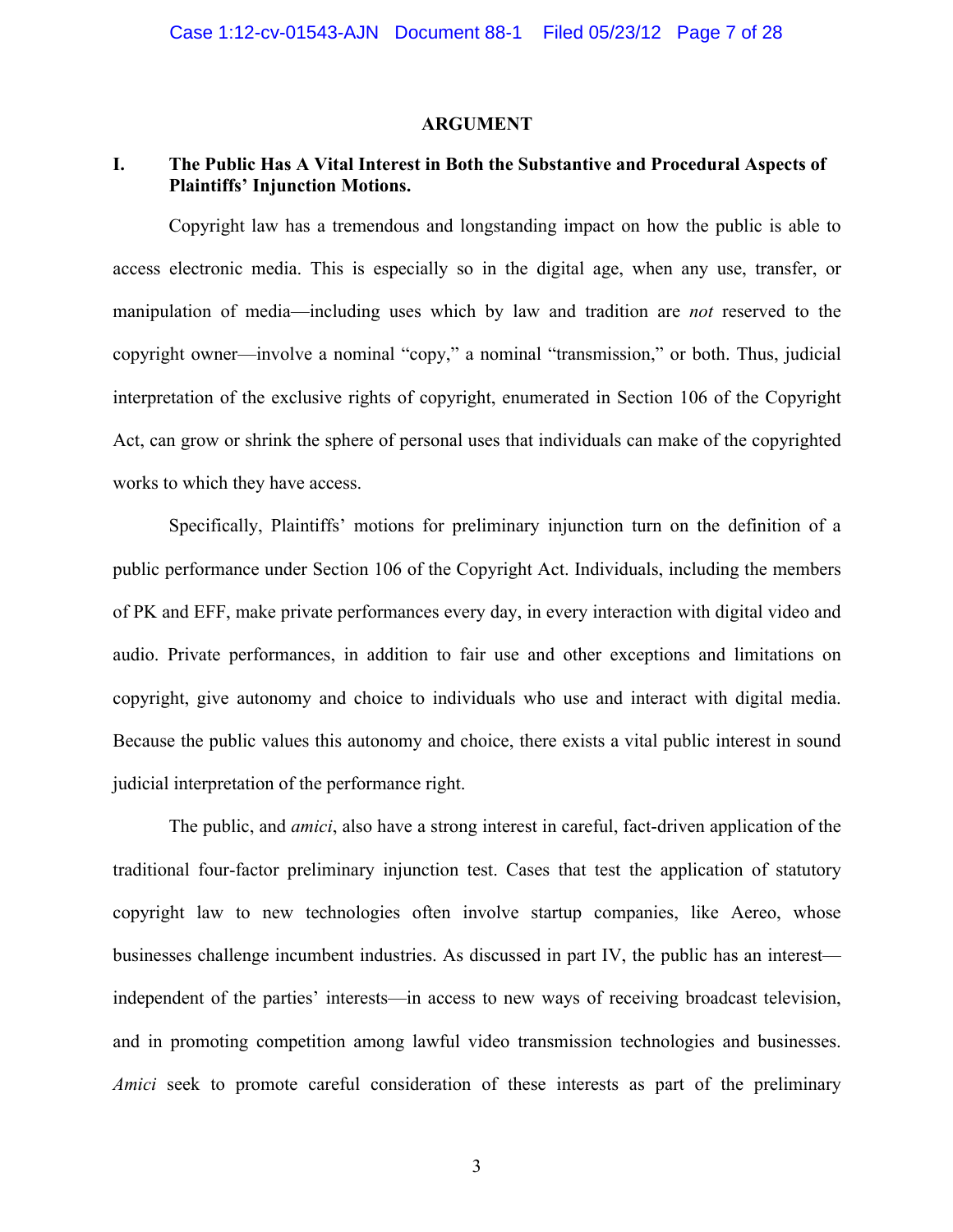injunction analysis. Loose application of the preliminary injunction standard would undermine that interest. Thus, Amici urge the court to consider the range of public interests at stake in this litigation.

## **II. Individuals' Personal Transmissions Are Private Performances.**

As Plaintiffs acknowledge, Pltfs. Mem. at 20-21, *Cartoon Network* confirms that the TV viewer's perspective is key to defining a private performance. 536 F.3d at 125 ("To the customer, however, the processes of recording and playback . . . are similar to that of a standard set-top DVR."). Plaintiffs prefer a public performance right that limits viewers to narrow, outdated, and technology-specific means of accessing the public airwaves. But nothing in the text of the Copyright Act or the actual practice of broadcast TV viewing justifies this cramped reading. Rather, *Cartoon Network* makes clear that a television transmission is a non-actionable private performance when it is sent only to an individual or family and their social acquaintances. In addition, if the source of the private transmission is one to which the ultimate viewer has no lawful access, infringement would be present notwithstanding the private transmission. *Cartoon Network* distinguishes *making a public performance* from *enabling a private performance*, a distinction which preserves the role of copyright as an economic incentive for creativity while preserving the public's right to experience that creativity in the manner of their choosing, maximizing its public benefit.

Consider the following activities:

- Watching broadcast TV from the living room with a 'rabbit ears' antenna;
- Watching broadcast TV from the living room with a roof-mounted antenna;
- Watching broadcast TV on a bus using a handheld TV receiver;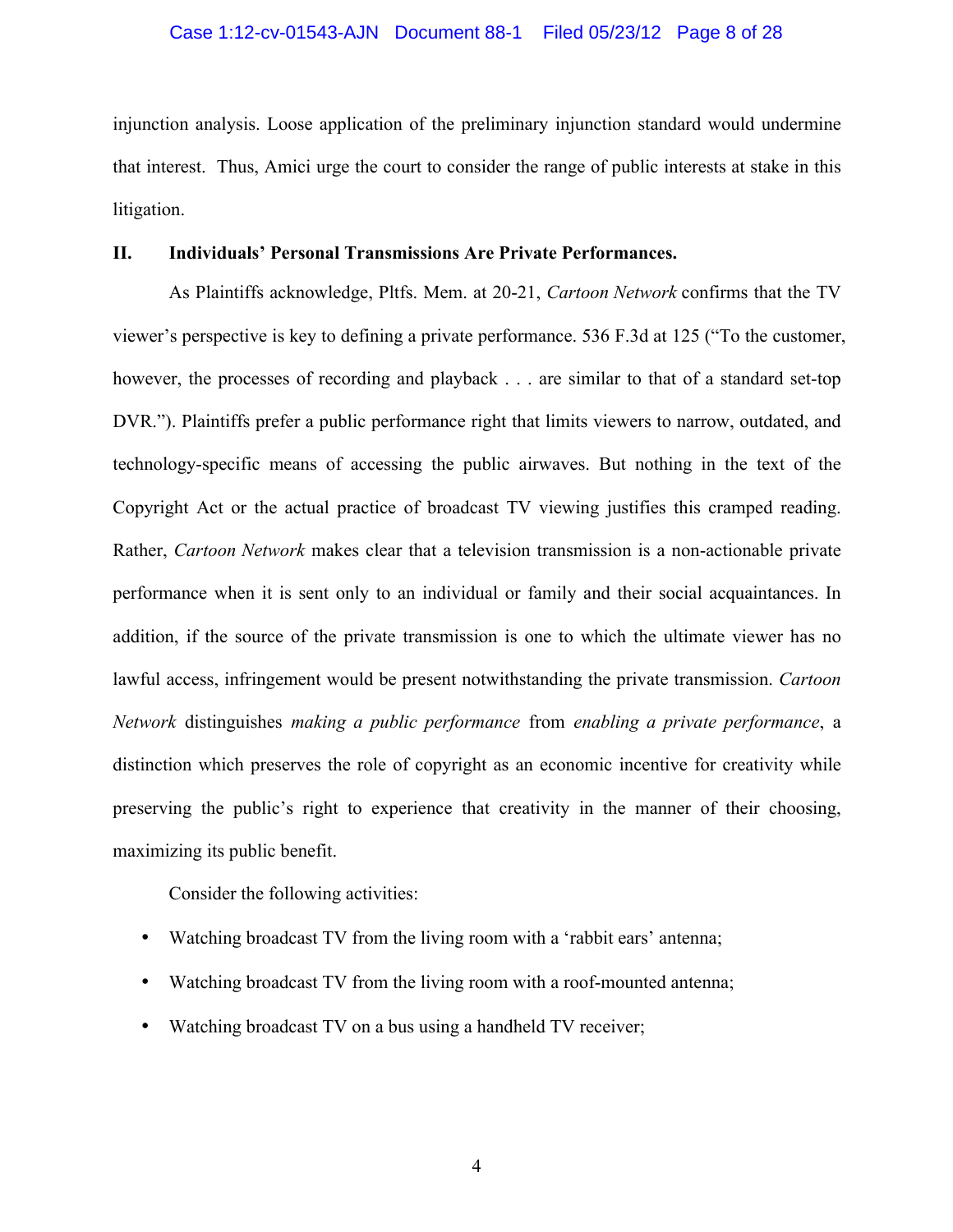- Watching broadcast TV received by a roof-mounted antenna at the customer's home, which is then sent over the Internet or a home network from a device in the home to a handheld device;<sup>2</sup>
- Adding a time-shift to any of these activities by recording and playing back a personal copy of a TV program;<sup>3</sup> and
- Adding pause, slow-motion, and rewind capabilities to otherwise "real-time" TV viewing through use of a recording buffer.

Each of these activities is a common, widely accepted and lawful *private* transmission of a television program from an individual to herself with the assistance of an equipment manufacturer, equipment provider, or an Internet service sending data from one location to another at the viewer's command. The first four are functionally equivalent to the classic form of TV reception with a living-room set and a personal antenna, with the only difference being the length of the wire between antenna and set (or the replacement of that wire with an equivalent self-to-self transmission over the Internet). The last two are personal time-shifting of the type found to be noninfringing in *Sony Corp. of Am. v. Universal City Studios, Inc.*, 464 U.S. 417 (1984).

Using existing technologies, television viewers today can transmit over-the-air broadcasts to any number of networked devices, including mobile devices.<sup>4</sup> These devices are critical to the functioning of home media center software from companies such as Microsoft.<sup>5</sup> Other devices allow tuning and viewing over-the-air broadcast television on a computer. These tuners come in

<sup>2</sup> The Slingbox, EyeTV, and Windows Media products do this. *See* http://www.slingbox.com/go/home; http://www.elgato.com/elgato/na/mainmenu/home/what-is-eyetv.en.html;

http://windows.microsoft.com/en-us/windows/products/windows-media-center.<br><sup>3</sup> This may occur on a digital video recorder in the home, such as a TiVo device, http://www.tivo.com, or by a personal device provided by a service provider and located at the provider's facility. *See Cartoon Network*, 536 F.3d at 124.<br><sup>4</sup> See SiliconDust's HDHomeRun, http://www.silicondust.com/products/hdhomerun/atsc, (last accessed May 16,

<sup>2012).</sup>

<sup>5</sup> *See* Microsoft, Windows Media Center Record TV,

http://www.microsoft.com/windows/windows-media-center/learn-more/recordtv/default.aspx (last accessed May 16, 2012).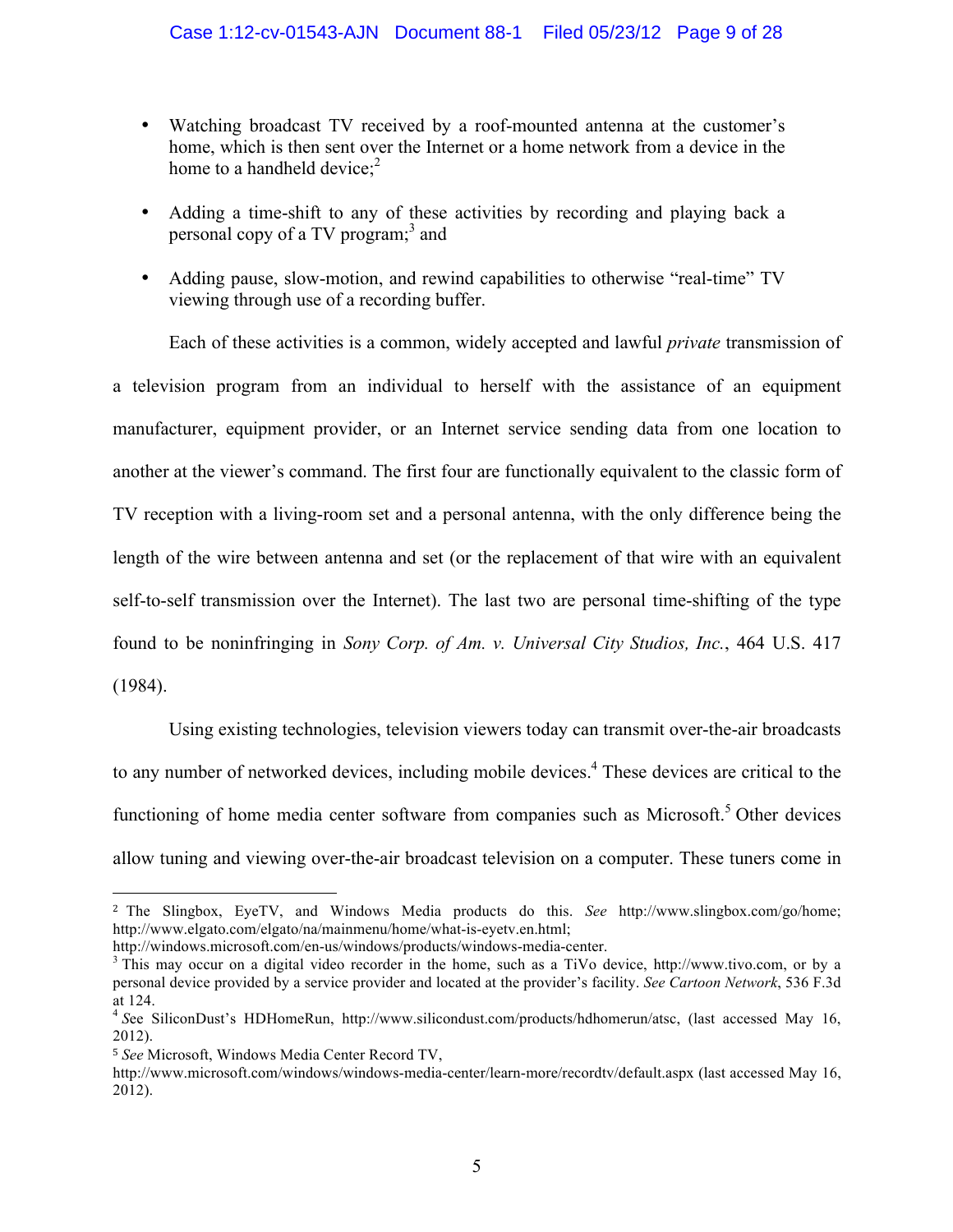# Case 1:12-cv-01543-AJN Document 88-1 Filed 05/23/12 Page 10 of 28

the form of an internal card that must be installed inside the computer case, $6$  or a small external device.<sup>7</sup> Still other devices allow consumers to remotely view freely available over-the-air broadcast television outside of a broadcaster's home market. Products such as the Slingbox<sup>8</sup> and EyeTV $9$  allow a consumer to transmit local broadcast television from other television markets and other time zones via the Internet.

Moreover, all of these activities are part of the evolving public perception of what it means to "watch TV." The technologies that enable these forms of private viewing, from a portable TV to a digital video recorder (DVR) to a Slingbox, are, to the viewer, part of the personal viewing equipment that was once limited to a furniture-sized console television with cumbersome "rabbit ears." At the same time, the distinction between "live" and delayed viewing has been blurred. Fifteen percent of television viewers watch programs at a different time from when they were broadcast,  $\frac{10}{10}$  and many of those who do watch "live" contemporaneous broadcasts use simultaneous recording with a local or remote DVR to enable pause, rewind, and slow-motion functions. The Nielsen Company now tracks delayed viewership as part of its television ratings, in addition to real-time viewers. $^{11}$ 

In each of these activities, the source of the programming is over-the-air broadcast, which anyone within range has a right to receive on the personal equipment of their choice. Any private

<sup>&</sup>lt;sup>6</sup> See, e.g. Hauppage's WinTV-HVR-2250, http://www.hauppauge.com/site/products/data\_hvr2250.html (last accessed May 16, 2012) (comes with two tuners that allow a consumer to watch one channel and record another, in addition to a remote control to facilitate distance viewing).<br><sup>7</sup> *See, e.g.* Hauppage's WinTV-HVR-950Q, http://www.hauppauge.com/site/products/data\_hvr950q.html (last

accessed May 16, 2012).

 $\frac{8}{9}$  Sling Media, Slingbox, http://www.slingbox.com/ (last accessed May 16, 2012).  $\frac{9}{9}$  Elgato, Eyetv,

http://www.elgato.com/elgato/na/mainmenu/products/software/EyeTV-app.en.html (last accessed May 16, 2012). <sup>10</sup> Pat McDonough, *As TV Screens Grow, So Does U.S. DVR Usage*, Nielsen Wire, Feb. 29, 2012,

http://blog.nielsen.com/nielsenwire/media\_entertainment/as-tv-screens-grow-so-does-u-s-dvr-usage/ ("85% of TV content is viewed live.").

<sup>11</sup> *Television Measurement*, The Nielsen Company, http://www.nielsen.com/us/en/measurement/televisionmeasurement.html ("Our tools capture not only what channel is being watched, but also who is watching and when, including 'time-shifted' viewing.").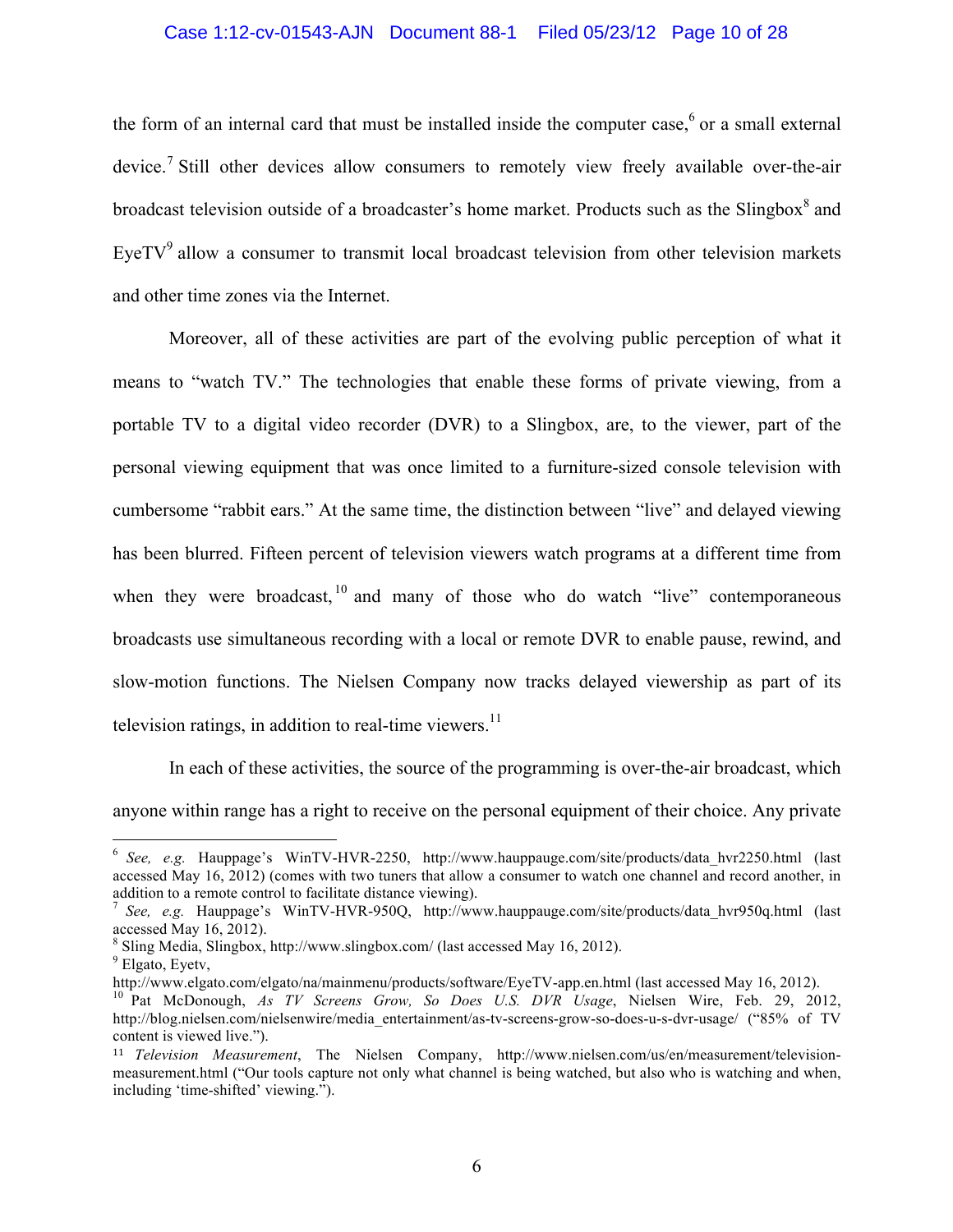#### Case 1:12-cv-01543-AJN Document 88-1 Filed 05/23/12 Page 11 of 28

transmissions that occur after the broadcast signal is received are not "to the public" under any reasonable understanding of that term.

Aereo's system differs from the examples above in only one respect—the antenna and certain transmission equipment (the functional equivalent of the wire between antenna and TV set) are physically located at Aereo's facility, not the viewer's home. Future technologies will undoubtedly create new ways for individuals to receive and experience the broadcast television that they could have received on a traditional TV set. Such technologies may, like Aereo, involve a personal transmission from a remote, operator-owned facility. Under *Cartoon Network*, as in the common-sense view of the typical TV viewer, this distinction does not transform a private, personal transmission into a transmission "to the public."

As the Second Circuit explained in *Cartoon Network*, Section 106 of the Copyright Act "contemplates the existence of non-public transmissions," and an interpretation of that section that "obviates any possibility of a purely private transmission" cannot be valid. 536 F.3d at 136. The system recognized as legal in *Cartoon Network* had two salient characteristics. First, the transmissions it made were separate and unique to each subscriber; no two subscribers could view the same *transmission* even if they might be viewing the same *work. Id.* at 135 (Section 106 "speaks of people capable of receiving a particular 'transmission' or 'performance,' and not of the potential audience of a particular 'work'"). Second, each "transmission" began from a source to which the viewer had lawful access—in that case, a licensed cable broadcast for which the viewer had paid. *Id.* at 136.<sup>12</sup> This second characteristic allowed "the right of reproduction [to] reinforce and protect the right of public performance," *Id.* at 138, because the performance at

<sup>&</sup>lt;sup>12</sup> "[W]e believe it would be inconsistent with our own transmit clause jurisprudence to consider the potential audience of an upstream transmission by a third party when determining whether a defendant's own subsequent transmission of a performance is 'to the public.'" 536 F.3d at 136.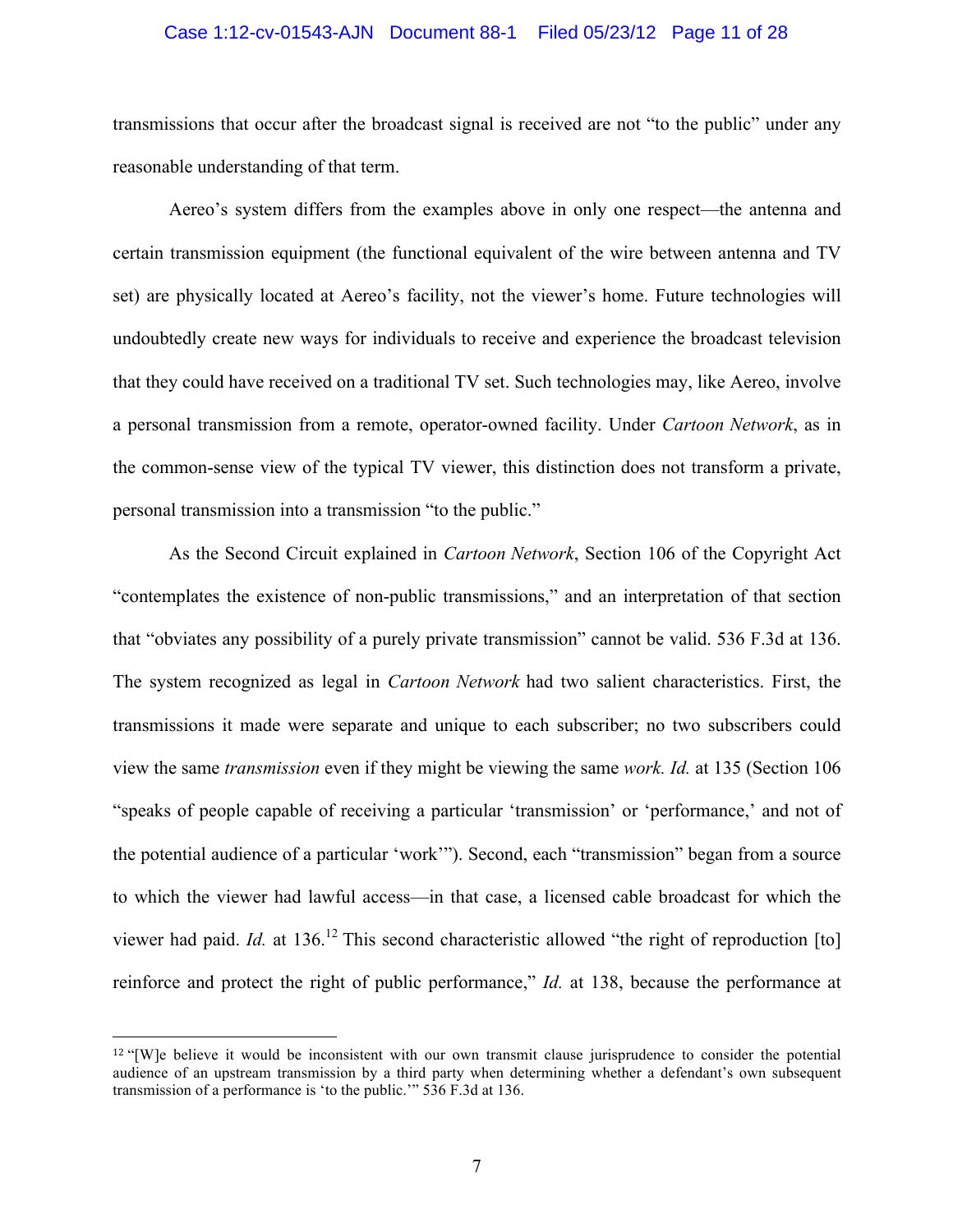#### Case 1:12-cv-01543-AJN Document 88-1 Filed 05/23/12 Page 12 of 28

issue originated from a copy that was itself subject to copyright. If the user had no legal right to access the cable broadcast, infringement would be present notwithstanding the private transmission to the viewer. *See id.*

Aereo tracks these critical characteristics in every important aspect. Each user views a separate transmission from Aereo's facility; they are never shared among customers. And the origin of each transmission is a lawful, user-made copy *taken from the public airwaves*, a source to which the user would have lawful access by set-top antenna, roof antenna, or any of the other means listed above. As in *Cartoon Network*, the presence of both these characteristics means that Aereo neither splits a single transmission among multiple subscribers en route, as did the system found to be infringing in *WPIX, Inc. v. ivi, Inc*., 765 F. Supp. 2d 594 (S.D.N.Y. 2011), nor makes transmissions from a copy that the viewer has not validly made, purchased or rented, as in *Columbia Pictures Indus., Inc. v. Redd Horne Inc.,* 568 F. Supp. 494, 500 (W.D. Pa. 1983).

Together, these conditions mean that a copyright owner is never deprived of its right to deliver a television program to a viewer. *Cartoon Network* thus preserves both the copyright owner's right to compensation and individuals' right to watch a television signal to which they have lawful access with the technology of their choosing.

Plaintiffs argue that the holding of *Cartoon Network* must be limited to time-shifted recordings "limited to the same place" where the real-time broadcast can be seen. Pltfs. Mem. 17. That erroneous interpretation is not supported by any authority, and would place unjustified limits on future television-viewing technology. Nothing in the Copyright Act or in the Second Circuit's holding transforms a private transmission into a public performance when it is viewed at the same approximate time as the original television broadcast. Nor does viewing a broadcast—live or time-shifted—in "different places, through different media and for reception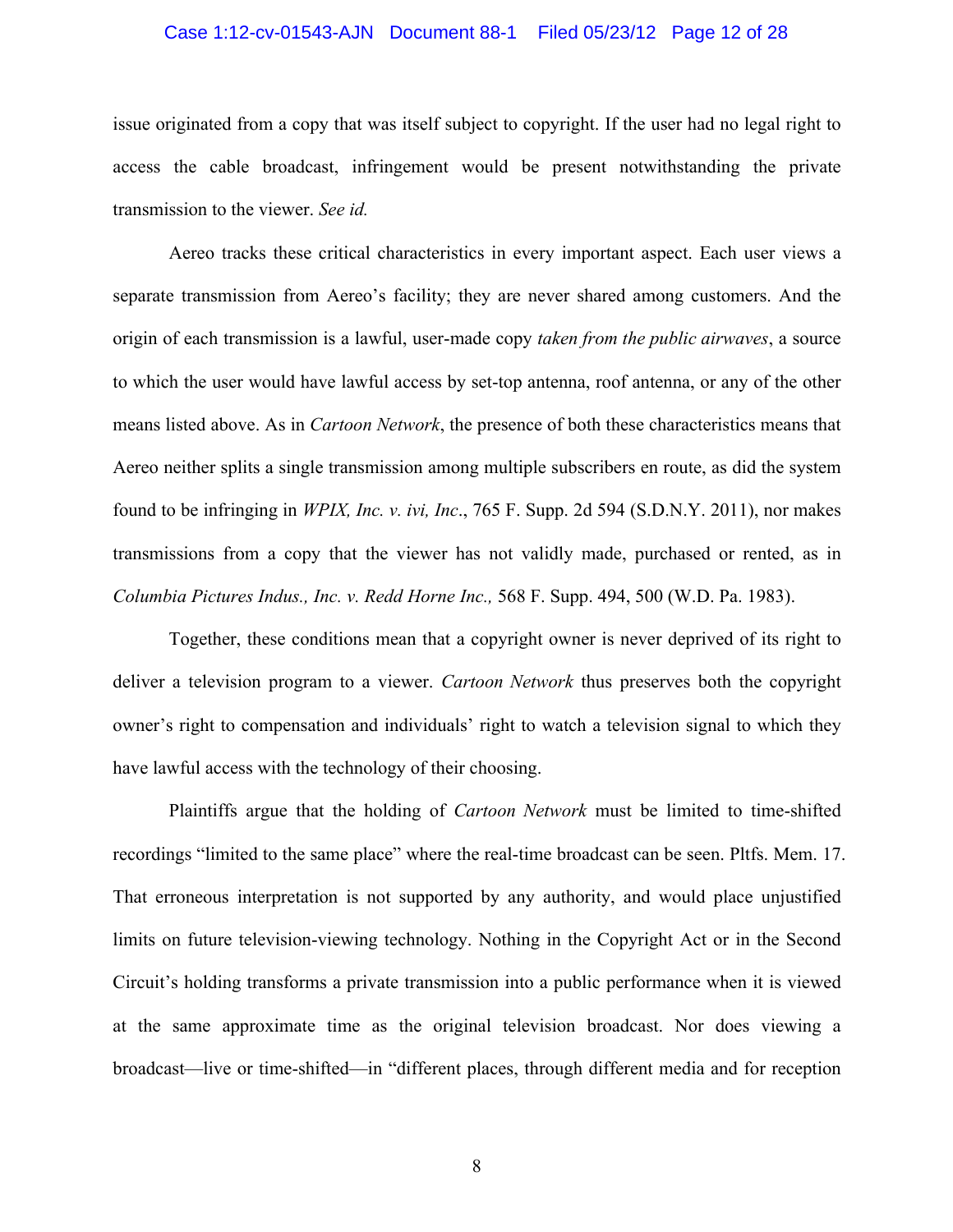#### Case 1:12-cv-01543-AJN Document 88-1 Filed 05/23/12 Page 13 of 28

on different devices," Pltfs. Mem. 19, alter the application of the Second Circuit's legal conclusion.

A copyright owner has no greater rights when a viewer watches a baseball game on a portable TV from a park bench than when he watches on his living-room TV. And, limiting the holding of *Cartoon Network* to the facts of Cablevision's particular system would, in effect, limit personal TV receiver technology to that which a court has already explicitly deemed lawful. Such an interpretation would deny to the public the benefit of advances in technology, contrary to the purpose of the Copyright Act.

Plaintiffs worry that "if all it took to create private performances were unique buffers, virtually all Internet performances of audio and video works could be deemed 'private.'" Pltfs. Mem. 21. This overlooks the second characteristic of the Cablevision system—a lawful private performance must originate from a copy or signal to which the customer *already has* lawful access. An "Internet performance" originating from an infringing copy, or from an unlicensed cable or satellite feed, would be an infringing performance regardless of the technology used for the final transmission to the viewer, as in *Nat'l Football League v. PrimeTime 24 Joint Venture*, 211 F.3d 10, 12 (2d Cir. 2000).

# **III. The Scope of the Public Performance Right is Not Determined by Existing Licensing Arrangements.**

Plaintiffs erroneously argue that Aereo infringes because it "competes with cable and satellite operators" and because it "does not pay . . . for the right to retransmit [plaintiffs'] content." ABC Compl. ¶ 5. Plaintiffs also point to the absence of a statutory license for Internet retransmissions analogous to the Section 111 license for cable transmissions.<sup>13</sup> Pltfs. Initial Pre-Hrg. Mem. 3. These arguments fail because they assume the conclusion, attempting to use their

<sup>13</sup> 17 U.S.C. § 111.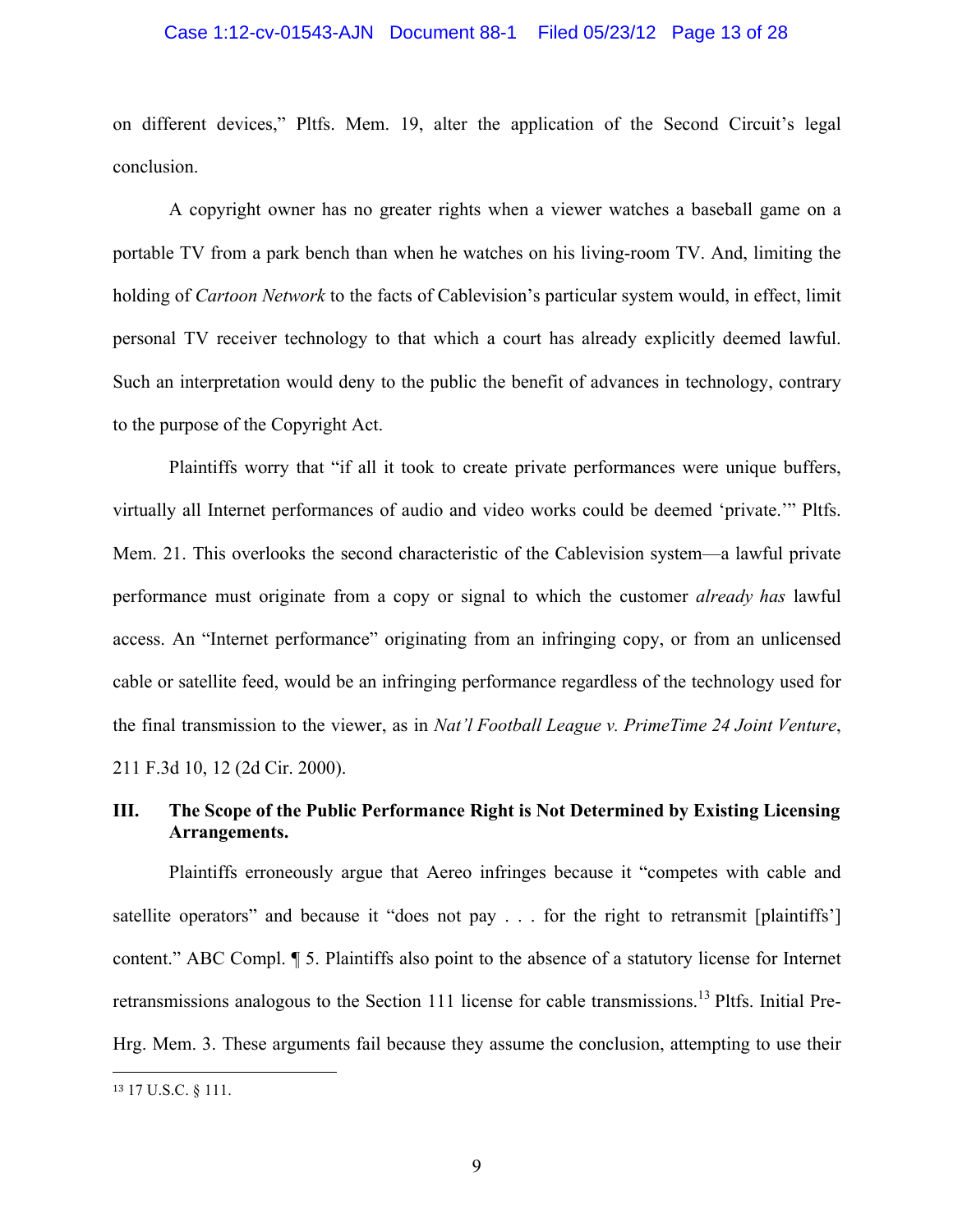### Case 1:12-cv-01543-AJN Document 88-1 Filed 05/23/12 Page 14 of 28

own premise as proof. No license or payment is needed if Aereo does not create public performances, and Plaintiffs cannot assume away their burden to prove that Aereo creates public performances within the bounds of Section 106 of the Copyright Act.<sup>14</sup>

In determining the likelihood of Plaintiffs' success on the merits, *Amici* urge the Court to decline invitations to consider whether and how Aereo competes with licensed retransmitters (who perform Plaintiffs' works publicly), and the scope and structure of licenses for such performances. These can have no bearing on the only issue relevant to the merits: whether a transmission from one of Aereo's digital video recorders to a customer is a private performance outside the scope of copyright law.

"[T]he protection given to copyrights is wholly statutory." *Sony Corp. of Am. v. Universal City Studios, Inc*., 464 U.S. 417, 431 (1984) (quoting *Wheaton v. Peters,* 33 U.S. (8 Pet.) 591, 661-62 (1834)). Applying this longstanding principle, the Supreme Court has affirmed the district courts' reluctance to expand the bounds of copyright's exclusive rights:

The judiciary's reluctance to expand the protections afforded by the copyright without explicit legislative guidance is a recurring theme. . . . Sound policy, as well as history, supports our consistent deference to Congress when major technological innovations alter the market for copyrighted materials. Congress has the constitutional authority and the institutional ability to accommodate fully the varied permutations of competing interests that are inevitably implicated by such new technology . . . . In a case like this, in which Congress has not plainly marked our course, we must be circumspect in construing the scope of rights created by a legislative enactment which never contemplated such a calculus of interests.

*Sony*, 464 U.S. at 43. Activities omitted from the exclusive rights of Section 106 are not legislative oversights. They are as much part of Congressional intent, and the Copyright Act's constitutionally mandated purpose, as the activities that are defined as infringing. *Twentieth Century Music Corp. v. Aiken*, 422 U.S. 151, 156 (1975) ("The limited scope of the copyright

 $14$  17 U.S.C. § 106.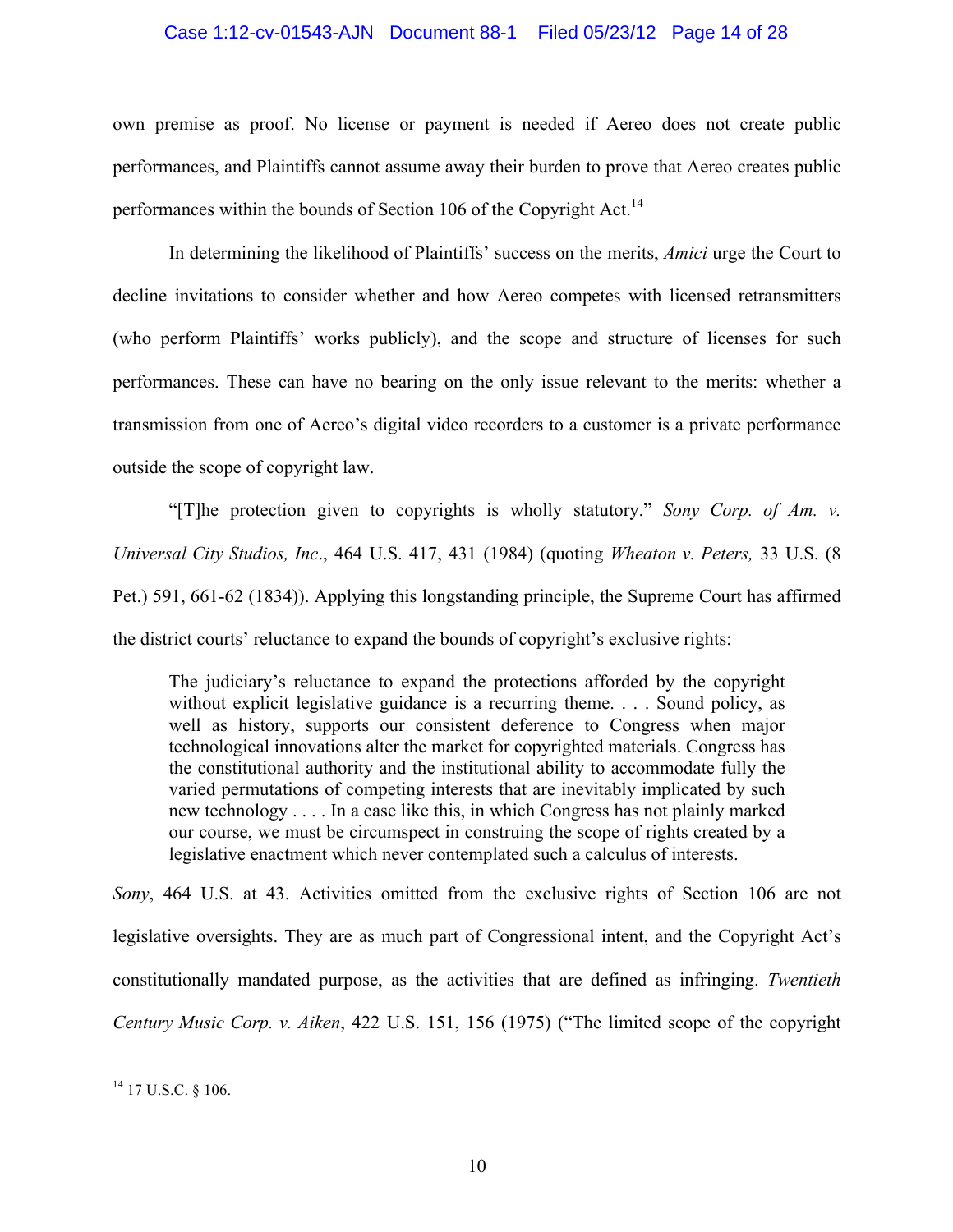# Case 1:12-cv-01543-AJN Document 88-1 Filed 05/23/12 Page 15 of 28

holder's statutory monopoly . . . reflects a balance of competing claims upon the public interest: Creative work is to be encouraged and rewarded, but private motivation must ultimately serve the cause of promoting broad public availability of literature, music, and the other arts."); *Fogerty v. Fantasy, Inc.,* 510 U.S. 517, 526 (1994) ("the policies served by the Copyright Act are more complex, more measured, than simply maximizing the number of meritorious suits for copyright infringement. . . . the monopoly privileges that Congress has authorized . . . are limited in nature and must ultimately serve the public good.").

It is immaterial whether Aereo "competes" with retransmitters engaged in licensed public performances. *See Feist Pubs., Inc. v. Rural Tel. Svc. Co.*, 499 U.S. 340, 349 (1991) ("It may seem unfair that much of the fruit of the compiler's labor may be used by others without compensation. As Justice Brennan has correctly observed, however, this is not 'some unforeseen byproduct of a statutory scheme.' . . . It is, rather, 'the essence of copyright.'") (citations omitted). That a product or service enabling private performances is valuable to consumers does not make it any more a public performance.

For similar reasons, the complex and technology-specific parameters of the statutory licenses for cable and satellite retransmissions, which Aereo does not rely on, cannot impact the interpretation of the public/private performance distinction, which long predates the cable and satellite technologies covered by those licenses. *Cf.* Pltfs. Pre-Hrg. Mem. 3 ("Congress has had ample opportunity to create a statutory license or another limitation to the public performance right to authorize Internet retransmissions of television broadcasts."). The Copyright Act enumerates the exclusive rights of a copyright owner. Because copyright is purely a creation of statute, unenumerated rights are reserved to the public. Thus, the statutory licenses do not define or delimit a public performance under the technology-neutral Section 106, and the absence of a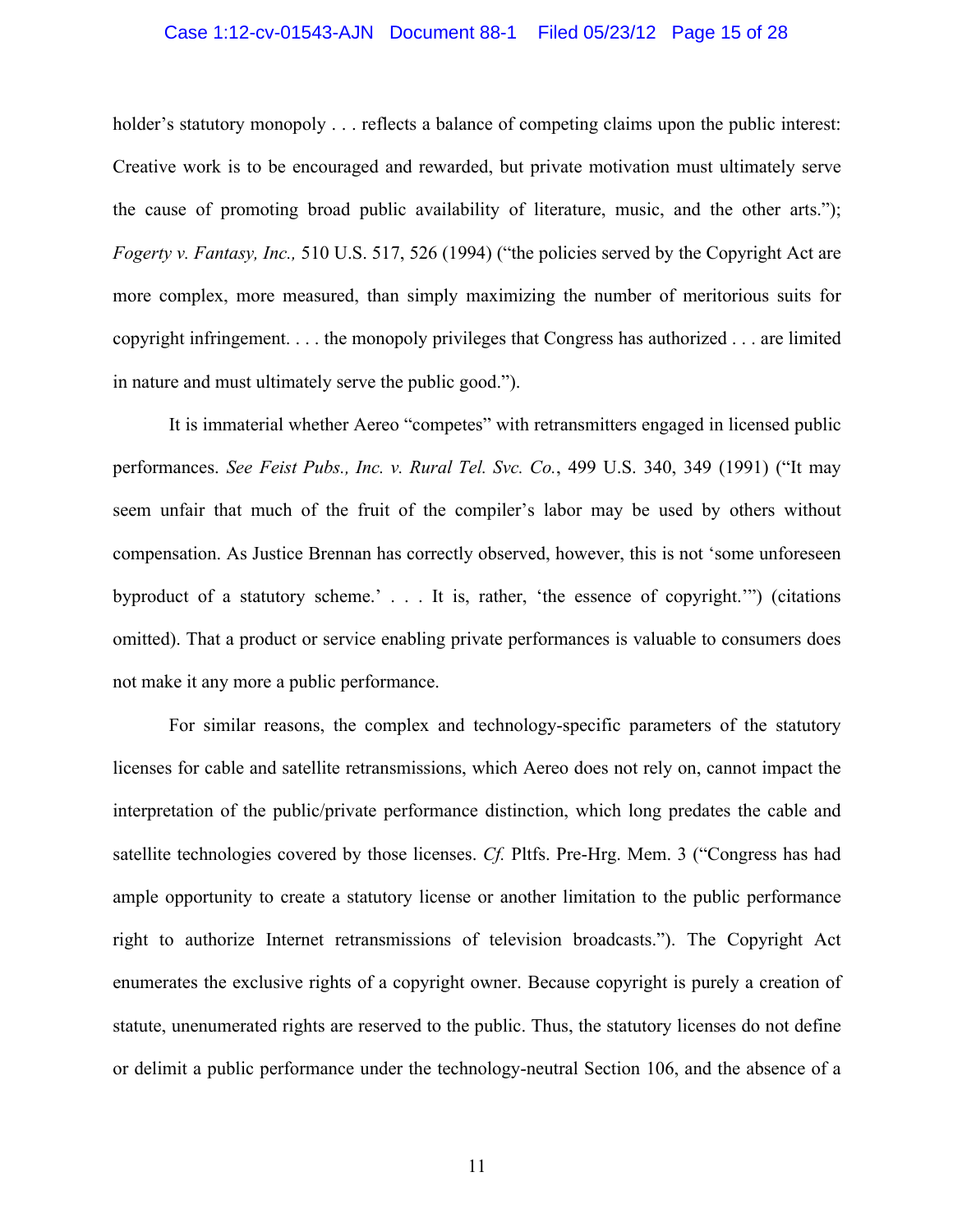#### Case 1:12-cv-01543-AJN Document 88-1 Filed 05/23/12 Page 16 of 28

statutory license for public performance via Internet retransmission has no relevance to private performances for which no license is needed.

Where Congress has intended to create an exclusive right to a particular use of a copyrighted work, it has done so explicitly.<sup>15</sup> If Congress had intended to place personal transmissions from personal copies within the bounds of a public performance, it would have done so explicitly and not by enacting a statutory license for cable systems.

## **IV. The Remaining Factors Favor Denying an Injunction.**

!!!!!!!!!!!!!!!!!!!!!!!!!!!!!!!!!!!!!!!!!!!!!!!!!!!!!!!

There are four criteria that a plaintiff's demand must meet before a court issues an injunction. *eBay v. MercExchange*, 547 U.S. 388, 391 (2006). In addition to a likelihood of success on the merits, the plaintiff must show "that he is likely to suffer irreparable injury in the absence of an injunction." *Salinger*, 607 F.3d at 80, quoting *Winter v. Natural Res. Def. Counsel*, 555 U.S. 7, 20 (2008). The court must also consider the balance of hardships between the plaintiff and defendant and issue the injunction only if the balance tips in the plaintiff's favor. *Salinger*, 607 F.3d at 80, citing *Winter*, 555 U.S. at 20; *eBay*, 547 U.S. at 391. Finally, the court must ensure that the public interest would not be disserved by the issuance of a preliminary injunction. *Salinger*, 607 F.3d at 80, citing *eBay*, 547 U.S. at 391; *accord Winter*, 555 U.S. at 20.

Contrary to much of the precedent antedating *eBay* and *Salinger*, courts may no longer assume that infringement of copyrights automatically triggers the issuance of an injunction. The prior rule was overturned by the Supreme Court's mandate in *eBay* to "reject[] invitations to replace traditional equitable considerations with a rule that an injunction automatically follows a

<sup>15</sup> For example, before 1995, copyright owners in sound recordings had no exclusive right of public performance. In that year, Congress enacted such a right, limited to "performance by means of a digital audio transmission" and including a statutory license for "non-interactive" uses. The Digital Performance Right in Sound Recording Act of 1995, Pub. L. No. 104-39, 109 Stat. 336, codified at 17 U.S.C. §§106(6), 114(d)(2)(A)(i). Later enactments modified the scope of the statutory license but not the underlying right. See, *e.g.*, The Copyright Royalty and Distribution Reform Act of 2004, Pub L. No. 108-419, 118 Stat. 2341, 2362-2364; The Copyright Royalty Judges Program Technical Corrections Act of 2006, Pub. L. No. 109-303, 120 Stat. 1478, 1481-82.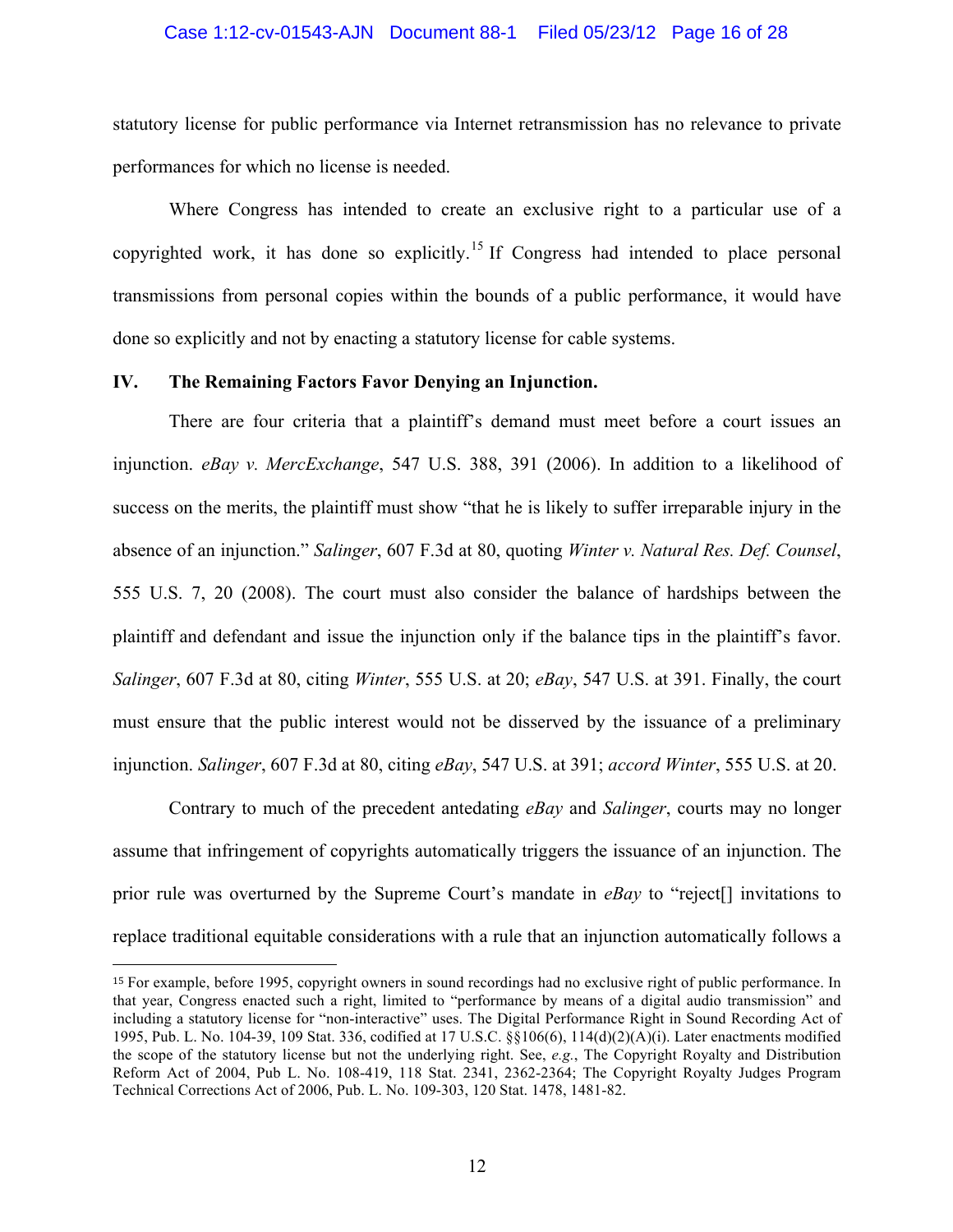#### Case 1:12-cv-01543-AJN Document 88-1 Filed 05/23/12 Page 17 of 28

determination that a copyright has been infringed." 547 U.S. at 392-93. *Salinger* followed this mandate in the Second Circuit, also holding that *eBay*'s rule should apply with equal force to copyright preliminary injunctions. *Salinger*, 607 F.3d at 77-78.

A thorough and careful consideration of each of these factors, without presumptions or "broad categories," is essential in cases such as this where the law must be applied to new technology. *Amici* respectfully submit that, taken together, these factors weigh against injunctive relief.

### *A. Aereo's Lawful Business Will Not Irreparably Harm Plaintiffs.*

Plaintiffs list particular examples of harms allegedly brought about by Aereo's conduct, and claim them as being irreparable and substantial. However, the only cognizable harms amount to Aereo's failing to pay licensing fees Plaintiffs presume that they are entitled to. Even assuming that Plaintiffs are successful on the merits, any resulting harm can be remedied through the payment of damages, which, given the robust licensing market that Plaintiffs allege, can be reasonably calculated.

Plaintiffs allege (1) loss of advertising revenue, (2) interference with their ability to collect retransmission fees from cable operators, and (3) disruption of the potential development of future markets. Market disruptions such as these may be caused by lawful, beneficial introductions of new technologies to the marketplace. Assuming that copyright infringement is found, the harms flowing from infringement can be difficult to separate from those caused by beneficial innovation and competition. Pending litigation, the Court should not presume that the harms identified by Plaintiffs flow from infringement, or that they are not compensable through payment of damages.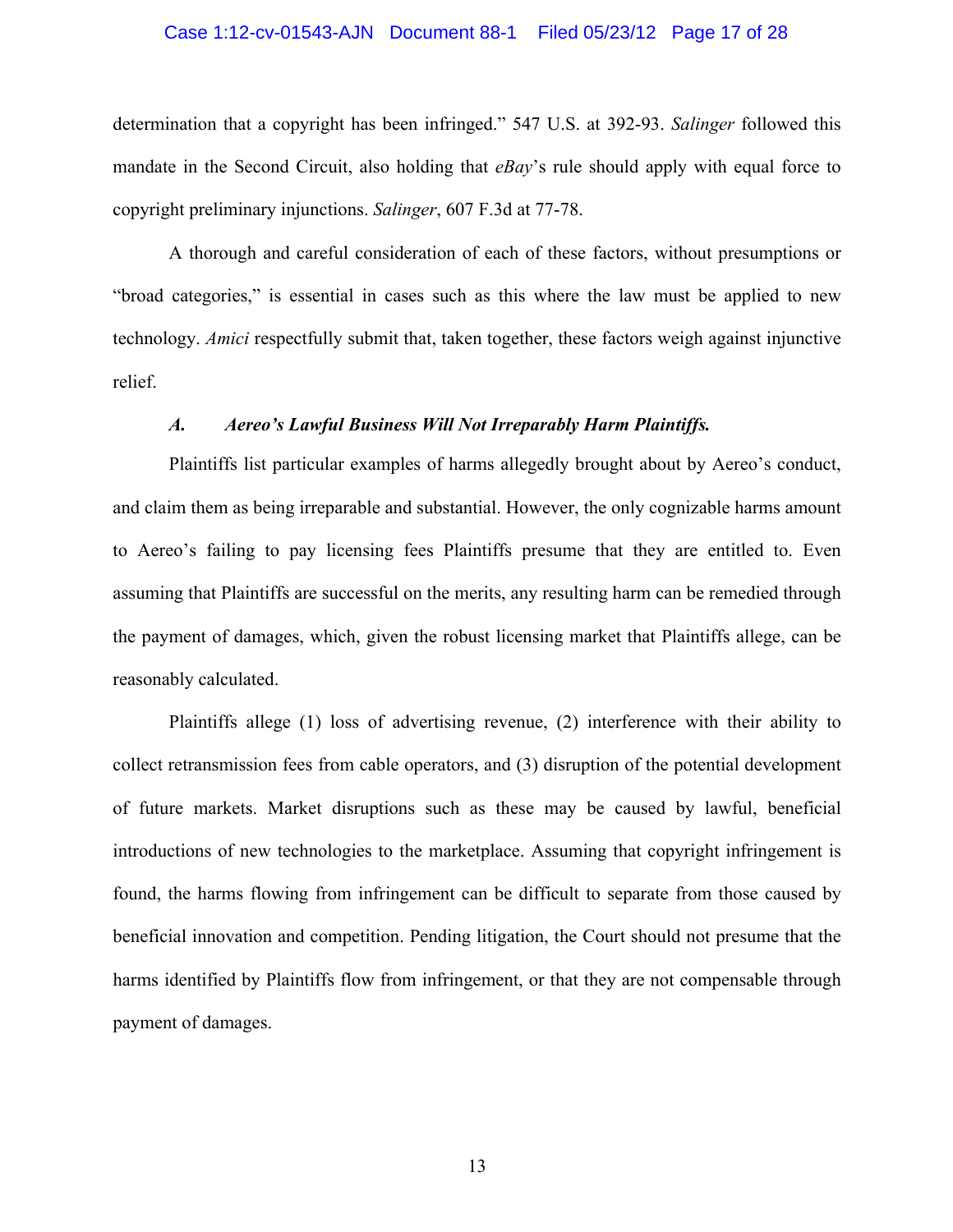### **1. Plaintiffs Cannot Claim Harm from Technological "Disruption."**

*Amici* do not deny that Aereo has the potential to challenge the established norms, business practices, and expectations of the television industry. However, such competitive challenges are not a violation of any law, and in fact are generally events to be encouraged where, as here, innovation and competition go hand in hand. For the past several decades, media incumbents have often had to adapt their business models to fit new market realities enabled by new and lawful technologies.<sup>16</sup> Whatever marketplace Congress might assume when it passes laws regarding a particular industry, technological changes within that industry, however unexpected and potentially challenging to incumbents, are never presumptively illegal. Congress has not yet seen fit to legislate Aereo's specific activities.

Furthermore, much of the competitive pressure of which Plaintiffs complain would take place even absent any activity by Aereo. Aereo is not unique in allowing users to view broadcast television on their computers via Internet connections. As discussed in Part II, a wide range of consumer devices help bridge the gap between over-the-air broadcast signals and computers and other networked devices. Thus, while Aereo's product adds to the array of technologies poised to shake up the television industry, it is hardly "alone," Pltfs. Mem. at 26, in providing a service that makes use of copyrighted content.

Just as Plaintiffs cannot claim infringement for activities that do not infringe a right granted to them under section 106, they cannot obtain injunctive relief to prevent harms that result from legal activities. These "harms" must be remedied through competition.

<sup>16</sup> *Cf. Sony*, 464 U.S. 417 (1984) (home recording of television programs is a fair use); *UMG Recordings v. Shelter Capital Partners*, 667 F.3d 1022 (9th Cir. 2011) (user-generated video content site is entitled to safe harbor); *Lexmark Intern. v. Static Control Components*, 387 F. 3d 522 (6th Cir. 2004) (copyright does not protect a manufacturer's business model); *Recording Indus. Ass'n of Am. v. Diamond Multimedia Sys.*, 180 F. 3d 1072 (9th Cir. 1999) (mp3 players are legal).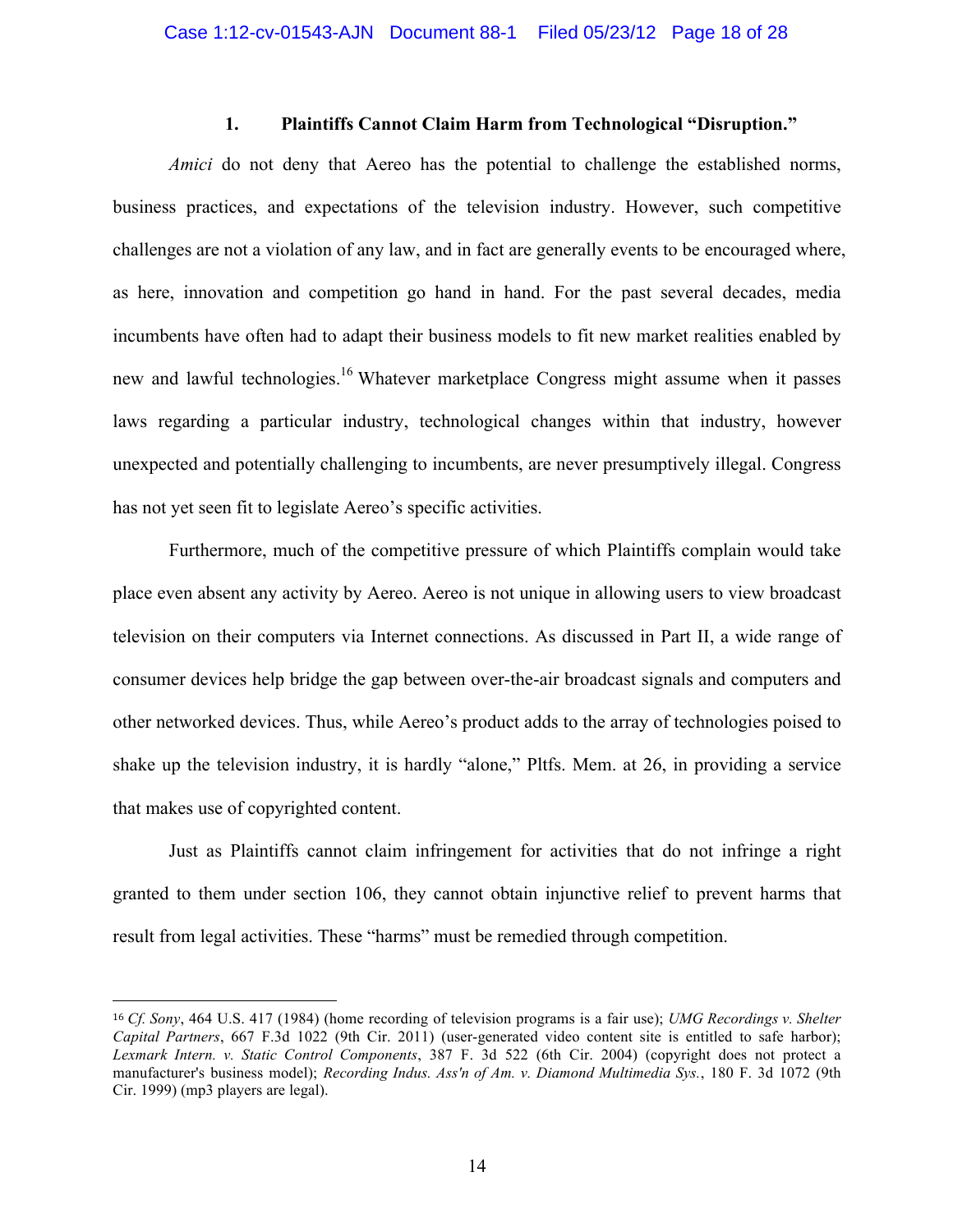### **2. Aereo Will Not Interfere with an Advertising-Based Business Model.**

Aereo cannot cause Plaintiffs to lose advertising revenue, and even if it could, such damages are easily calculated and thus not irreparable. With regard to advertising, an Aereo viewer is situated identically to an over-the-air viewer. Neither can be directly measured for the purpose of determining the viewership of a program, but in both cases indirect methods suffice.

Plaintiffs have claimed that they cannot directly measure viewership of programs viewed by Aereo. Pltfs. Mem. at 27. This may be true. But it is also true that Plaintiffs cannot directly measure the number of televisions tuned to an over-the-air broadcast at any given time. Information on viewership generally is acquired by survey. Just as the Neilsen Company is updating its measurement techniques to account for online viewership, it is likely that prevailing survey methods can easily accommodate Aereo and similar antenna providers.<sup>17</sup>

# **3. Aereo Does Not Eliminate Plaintiffs' Ability to Collect Fees from Cable Systems.**

Broadcasters have an obligation to provide a free service to the public in return for their use of the public airwaves. This service is traditionally supported by advertising revenue. The extent to which a broadcaster may supplement its income with payments from cable and other pay television services does not change the mandatory, free nature of a broadcaster's service.

There is neither evidence nor cause to assume that Aereo will lessen the amount copyright owners collect in retransmission fees. Cable and satellite TV service offer access to a bundle of programs and networks not available through Aereo, often packaged with telephone, broadband, or wireless service. Aereo does not offer this range of services and so does not directly compete with these incumbents. Rather, Aereo allows people to watch over-the-air

<sup>17</sup> *Television Measurement*, The Nielsen Company,

http://www.nielsen.com/us/en/measurement/television-measurement.html; *Online Measurement*, The Nielsen Company, http://www.nielsen.com/us/en/measurement/online-measurement.html.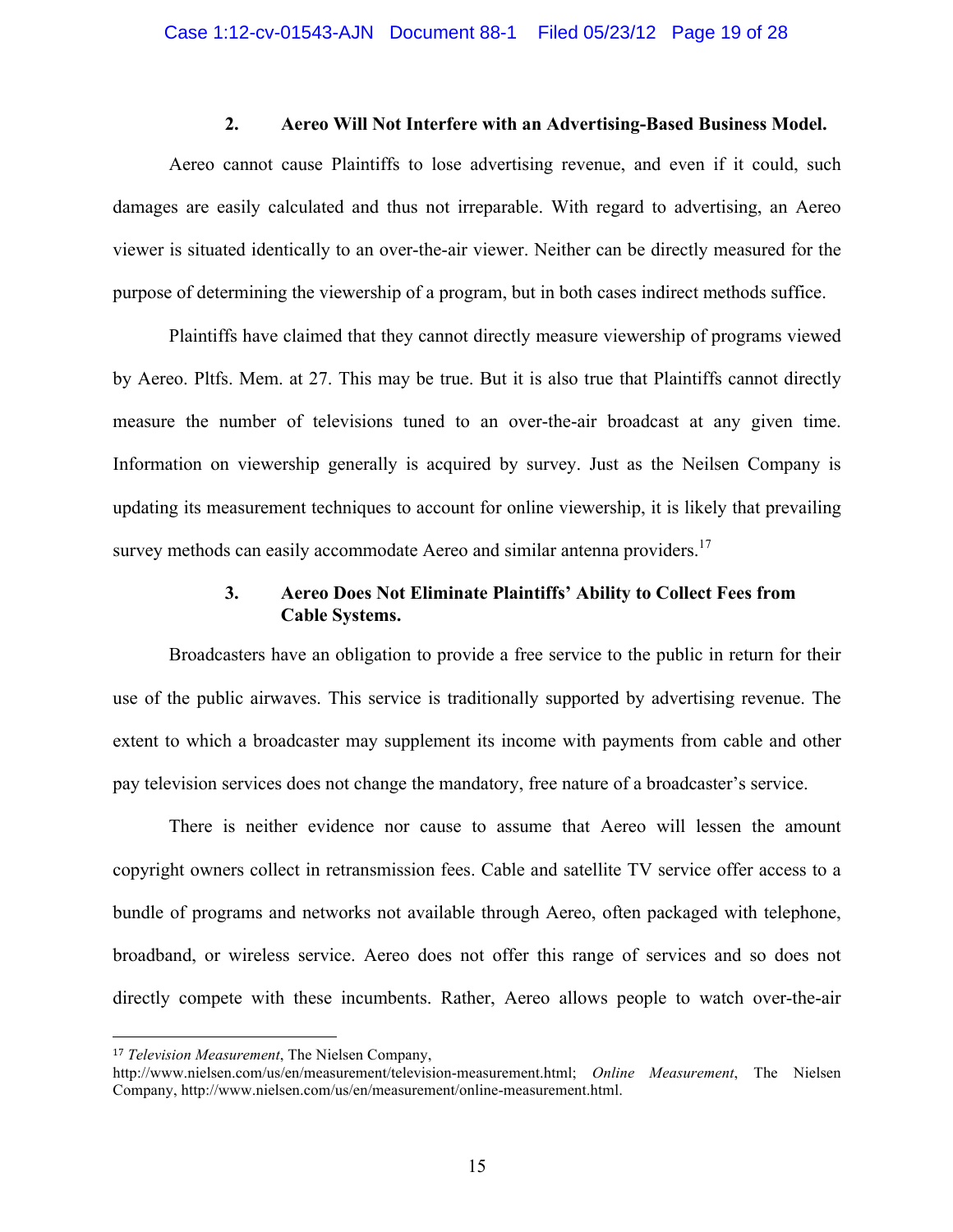#### Case 1:12-cv-01543-AJN Document 88-1 Filed 05/23/12 Page 20 of 28

television more conveniently, and appeals to "cord-cutters" who predominantly watch video online. These viewers do not pay cable bills and do not contribute to the retransmission fee system. Broadcasters can no more claim that Aereo viewers harm them in this regard than they can claim that over-the-air viewers do.

## **4. Aereo Does Not Prevent Plaintiffs from Exploiting Their Content.**

Aereo's existence in no way prevents Plaintiffs from licensing their content to new services, or from exploiting it themselves. There are already countless ways in which consumers legally make use of broadcasters' content absent the broadcasters' permission, such as timeshifting programming via DVRs or VCRs; space-shifting content onto their computers or tablets; using content for certain library or educational purposes; or excerpting content for the purposes of commentary or criticism. While all of these activities may reduce the amount consumers are willing to pay for content (thus depressing the licensing fees Plaintiffs can charge), those legitimate activities are not a legally cognizable harm, but simply the reality of copyright law and the market. Regardless of the economic impact these lawful activities may have, they do not interfere with copyright owners' ability to lawfully exploit their works. Even if Plaintiffs succeed on the merits, any harms can be remedied by requiring Aereo to pay damages, *e.g.*, the fair value of a public performance license. These damages would fully account for any lost revenue.

## *B. The Public Interest Would Not Be Served by Shutting Down an Innovative New Service.*

In considering whether granting an injunction would harm the public interest, the Court should consider the public's stake in maintaining copyright law's balance between maintaining incentives for creativity and public access to the products of that creativity. The Court should also take into account the public policies expressed by Congress, the Department of Justice, and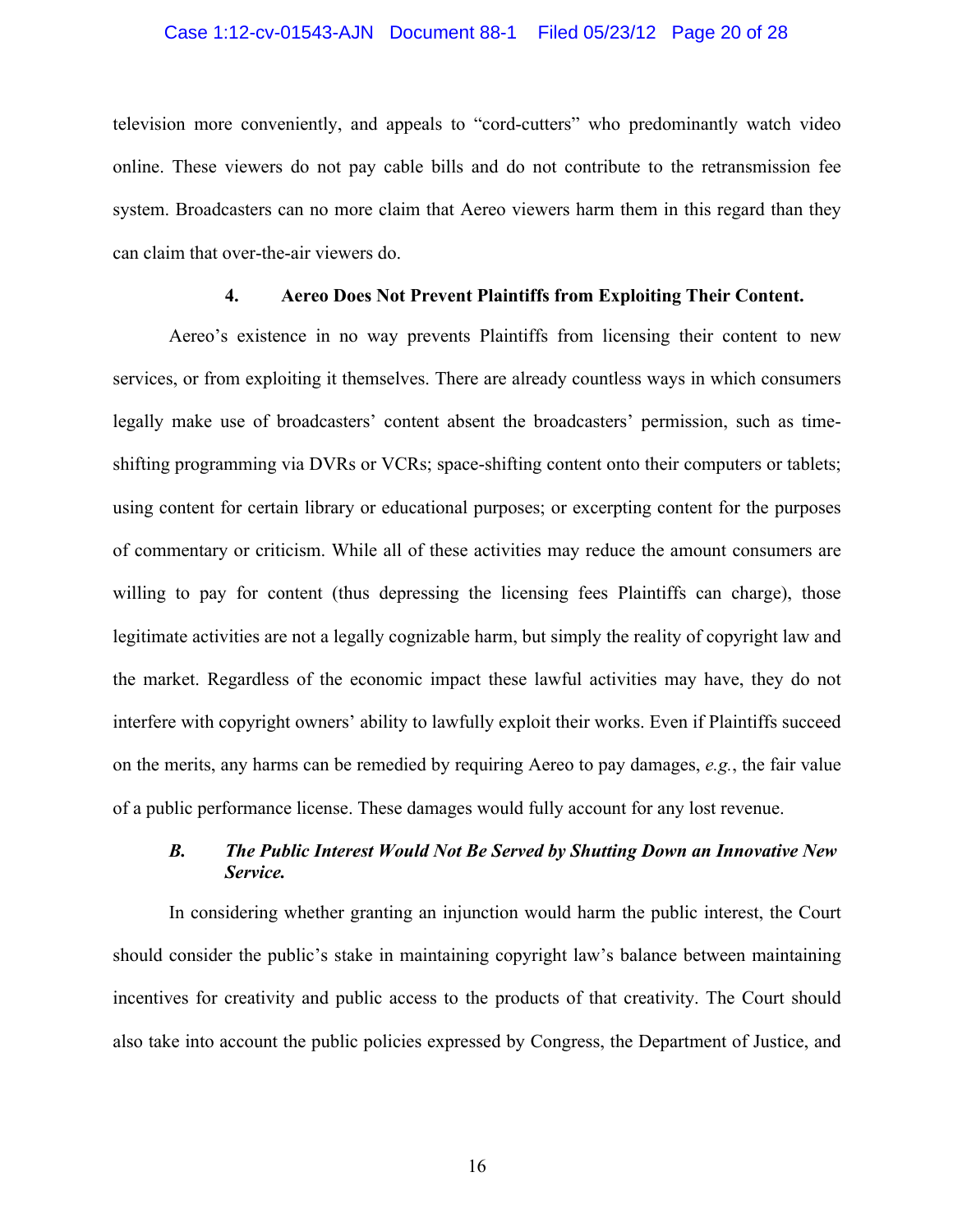#### Case 1:12-cv-01543-AJN Document 88-1 Filed 05/23/12 Page 21 of 28

the Federal Communications Commission that favor access to free over-the-air television broadcasting and vigorous competition in the emerging market for online video.

## **1. The Public Interest in Copyright Law Would Not Be Served by an Injunction.**

Plaintiffs claim that the public interest begins and ends with the *ivi* court's maxim that "It is axiomatic that an infringer of copyright cannot complain about the loss of ability to offer its infringing product." Pltfs. Mem. at 34; *ivi*, 765 F. Supp. 2d at 621. Contrary to Plaintiffs' claims, an axiom such as this cannot suffice to measure the public interest in a copyright injunction.

This analysis of the public interest is the sort of "broad characterization" that *eBay* and *Salinger* caution against. If a general presumption of irreparable harm is contrary to the equitable principles underlying injunctive relief, a general presumption that a category of injunctions is always in the public interest must also be contrary to these principles. If the decision of whether or not to issue an injunction "rests within the equitable discretion of the district courts, and . . . such discretion must be exercised consistent with traditional principles of equity," then the district court's findings on the public interest cannot withstand review. *See eBay*, 547 U.S. at 394. If the decision in *eBay* is to mean anything, it must mean that equity cannot be decided through axioms.

The quoted language in the *ivi* court's public interest analysis comes from *Apple Computer, Inc. v. Franklin Computer Corp.*, a Third Circuit case long predating the *eBay* and *Winter* decisions. 714 F.2d 1240 (3d Cir. 1983). Not only is the categorical nature of its public interest analysis suspect in light of these later decisions, but *Apple* also applied the nowimpermissible presumption of irreparable harm in deciding to issue an injunction. Moreover, the *Apple* court links its determination on the public interest to that presumption. *Apple*, 714 F.2d at 1254 ("Normally, however, the public interest underlying the copyright law requires a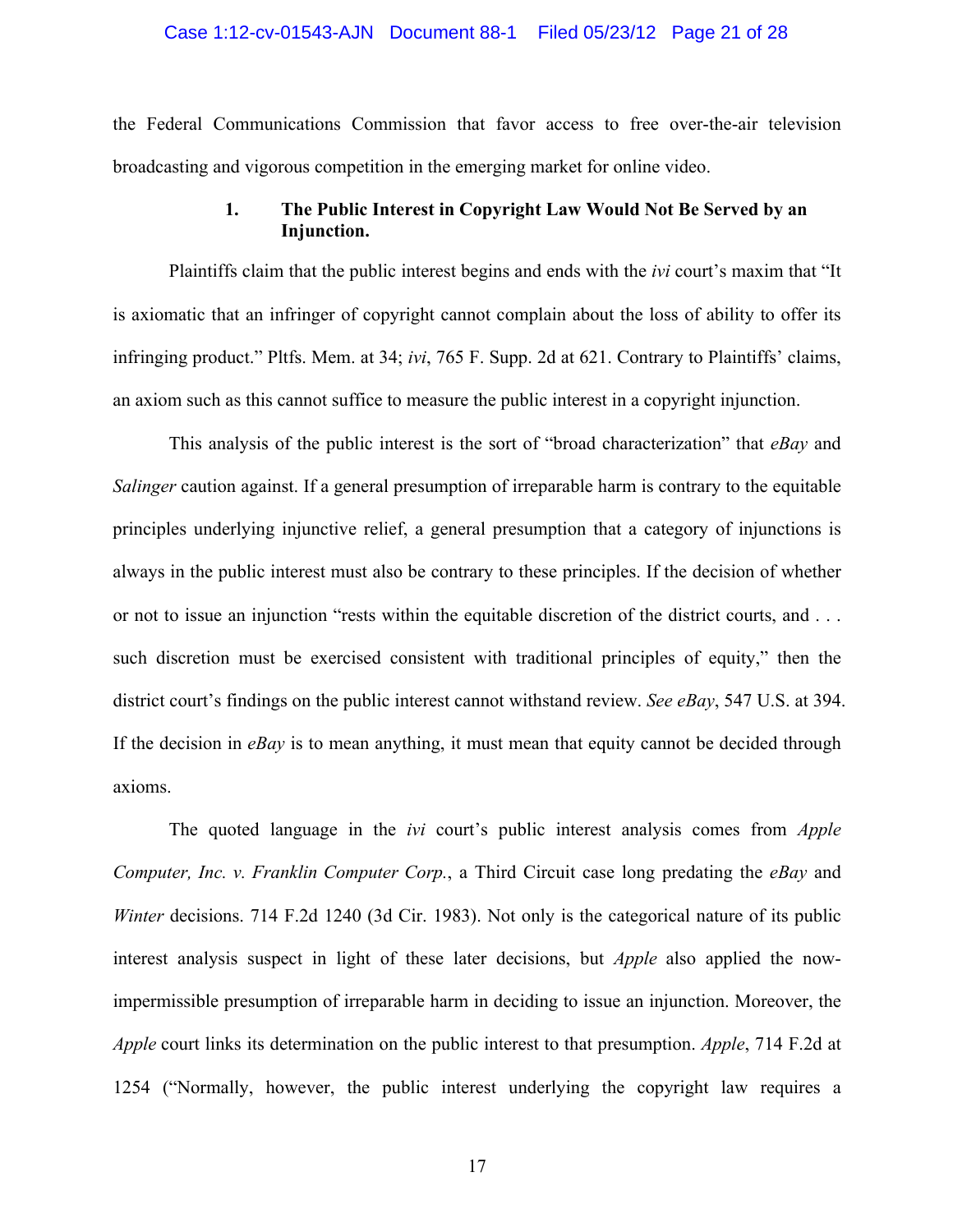### Case 1:12-cv-01543-AJN Document 88-1 Filed 05/23/12 Page 22 of 28

presumption of irreparable harm."). Considering the explicit overruling of the irreparable harm presumption, a public interest determination that rests upon that presumption cannot be sustained.

The public interest in the enforcement of copyright law consists of more than the interests of copyright holders generally, and cannot be considered coextensive with the interests of copyright-holding plaintiffs. In fact, copyright law itself operates through a balance between the interests of the author (being compensated for creating the work) and the interests of the public (having the ability to access the work):

The public's interest in free expression, however, is significant and is distinct from the parties' speech interests. "By protecting those who wish to enter the marketplace of ideas from government attack, the First Amendment protects the public's interest in receiving information." Every injunction issued before a final adjudication on the merits risks enjoining speech protected by the First Amendment.

*Salinger*, 607 F.3d at 82 (citation omitted). The public interest is not merely in protecting as strenuously as possible the outer boundaries of Plaintiffs' copyrights, nor even in protecting the legitimate interests of Defendant's ability to do business, but in the public's ability to access lawful content. *Aiken*, 422 U.S. at 156.

The separate injunction factors mean that the public interest and the parties' interest must be considered independently. The public has an interest in access to television broadcasts. Enjoining Aereo's operation would not only harm the interests of Aereo's current customers, but also the general public whose access to other new means of accessing broadcast television and online video would also be limited. Members of the public both current and future have a strong interest in not only a competitive video distribution marketplace, but also broad access to the marketplace of ideas.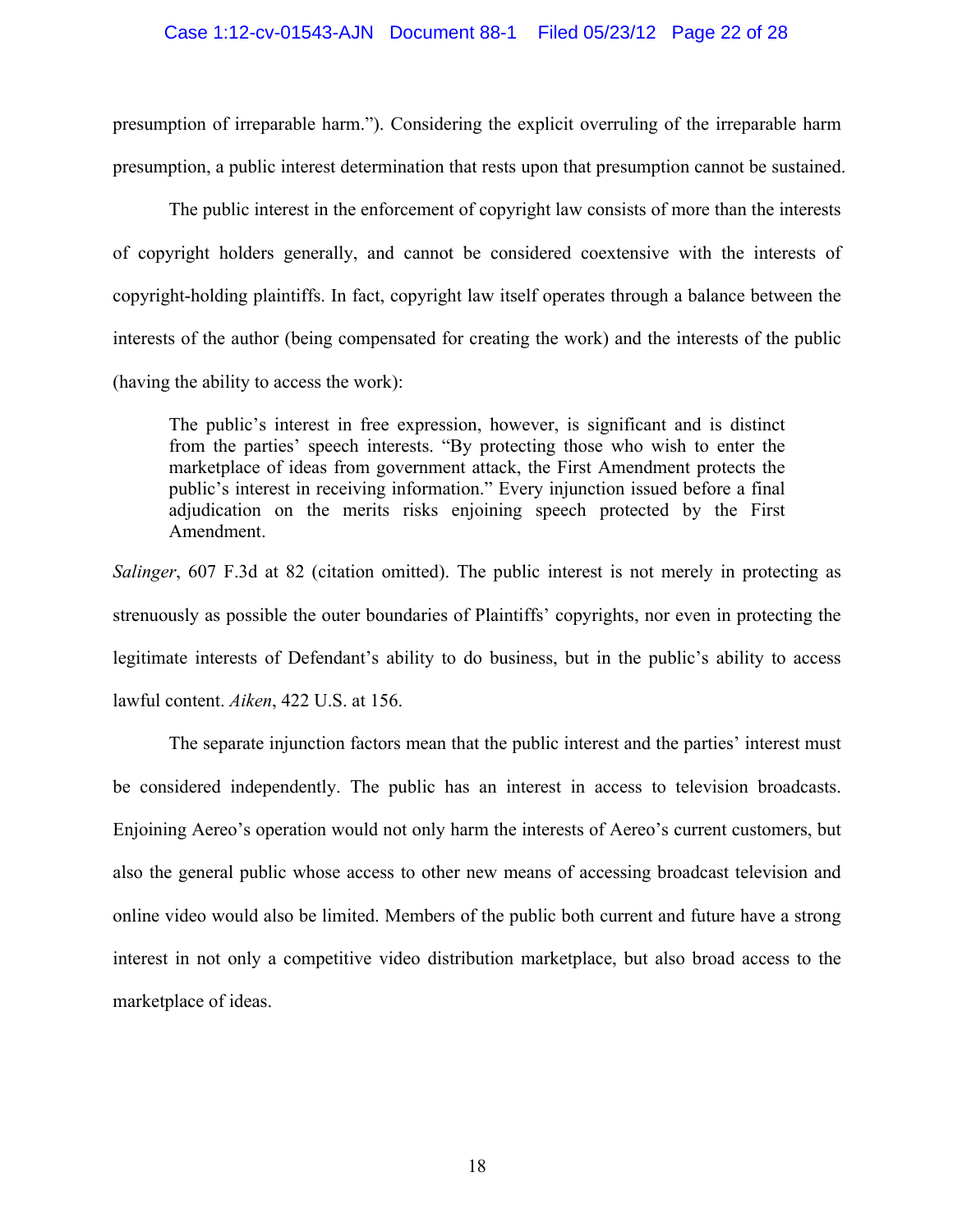# **2. The Public Interest in Promoting Public Reception of Broadcasting Would Be Harmed by an Injunction.**

Broadcasters have an obligation to serve the public. "[B]roadcast frequencies are limited and, therefore, they have been necessarily considered a public trust." *Red Lion Broad. Co. v. FCC*, 395 US 367 (1969) (citing S. Rep. No. 86-562, at 8-9 (1959)). The failure of broadcasters to come to terms with the burdens as well as the benefits of their office is nothing new. As future Chief Justice Warren Burger lamented:

A broadcaster seeks and is granted the free and exclusive use of a limited and valuable part of the public domain; when he accepts that franchise it is burdened by enforceable public obligations. A newspaper can be operated at the whim or caprice of its owners; a broadcast station cannot . . . [T]he broadcast industry does not seem to have grasped the simple fact that a broadcast license is a public trust.

*Office of Communication of United Church of Christ v. FCC*, 359 F. 2d 994, 1003 (D.C. Cir.

1966). To fulfill their public trust broadcasters are obligated to provide a free service to the public. Indeed, the Supreme Court has held that "preserving the benefits of *free*, over-the-air local broadcast television" is an important government interest. *Turner Broadcasting System, Inc. v. FCC*, 520 U.S. 180, 189 (1997) (emphasis added). By providing an antenna to viewers, Aereo does nothing more than make it easier for viewers to access a broadcaster's free service. By making free TV better Aereo improves and does not disrupt the television industry, and helps carry out the important public goal of preserving the ability of viewers to watch free-to-air TV.

# **3. The Public Interest in Competition and Innovation in the Video Market Would Be Harmed by an Injunction.**

The creation and development of Online Video Distributors (OVDs) serves vital public interests. As both the Department of Justice and the Federal Communications Commission have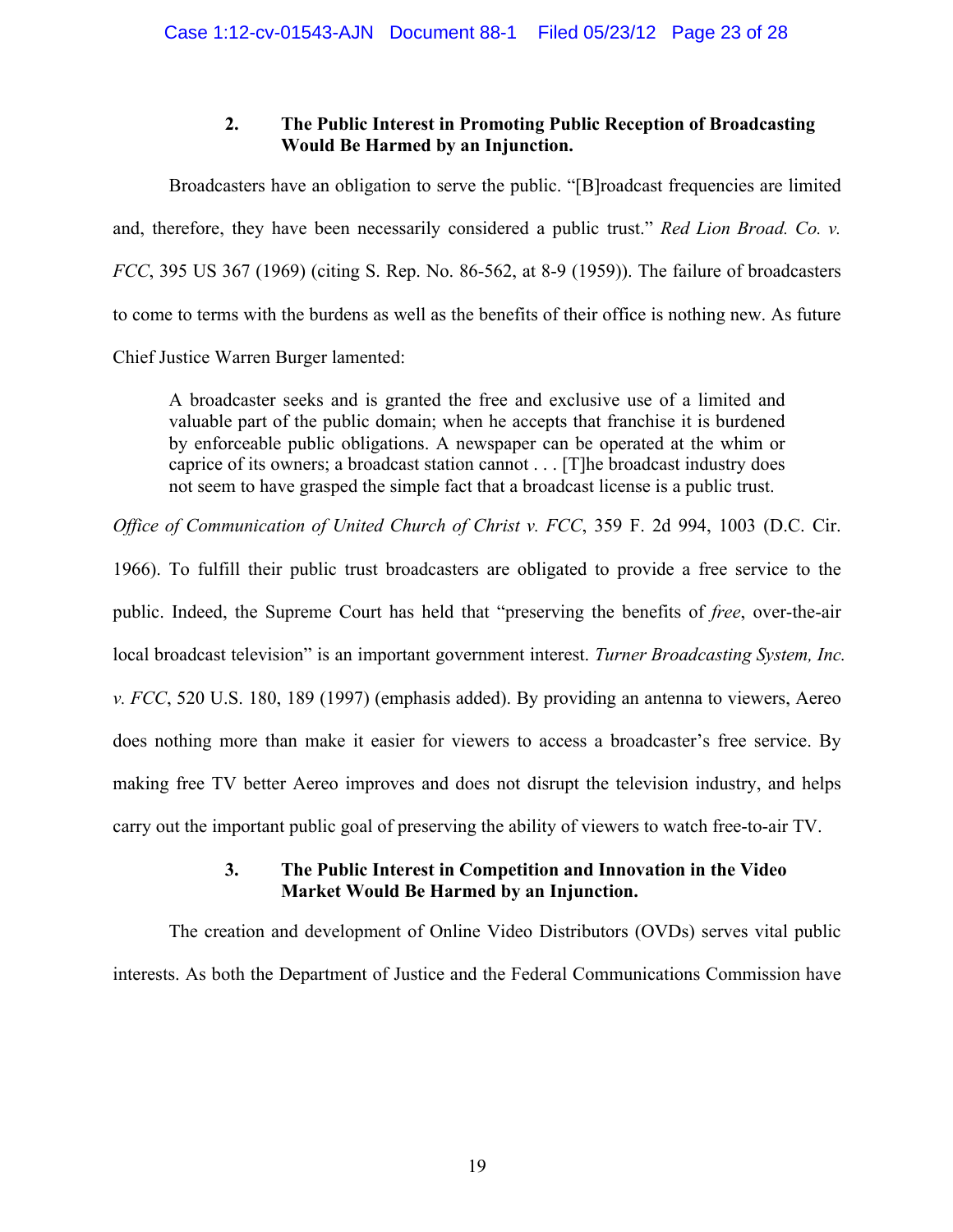#### Case 1:12-cv-01543-AJN Document 88-1 Filed 05/23/12 Page 24 of 28

observed,<sup>18</sup> OVDs are a promising source of competition in a video distribution market subject to increasing horizontal and vertical integration. *See* Competitive Impact Statement of the Department of Justice, *United States v. Comcast Corp.*, 1:11-cv-00106, (D.C. Cir. Jan. 18, 2011) ("DoJ Analysis") 11-30; Applications of Comcast Corporation, General Electric Company and NBC Universal, Inc. for Consent to Assign Licenses and Transfer Control of Licensees, *Memorandum Opinion & Order*, 26 FCC Rcd 4238 (2011) ("FCC Analysis") ¶¶ 60-109. 19 Additional small competitors in the form of OVDs may lead to new networks for consumers and markets for new programming producers. A preliminary injunction against Aereo would not only deprive consumers and the competitive landscape of a new entrant, it also would chill other potential startups and their investors from entering the market.

Both the Justice Department and the FCC have affirmed the critical role that OVDs can play in furthering competition in video distribution. The Justice Department recently conditioned the merger of Comcast and NBC upon the joint entity supplying programming to OVD competitors. This condition exists because the Justice Department recognized (1) that OVDs provided beneficial competition to the video distribution market, and (2) that incumbent video distributors and content producers would both have incentives to discriminate against OVDs. DoJ Analysis 11.

In noting the public benefits of OVDs, the Justice Department found that they were meeting increased consumer demand for on-demand viewing, and that the competitive pressure from OVDs was stimulating incumbent video distributors such as cable networks to offer more

 $18$  For convenience, this subsection uses the terminology adopted by the Department of Justice and the Federal Communications Commission. Classifying Aereo as an "OVD" for these purposes means only that it enables viewers to watch video via the Internet, not that it is a "distributor" for copyright purposes.

<sup>&</sup>lt;sup>19</sup> The FCC Analysis is available at http://bit.ly/erx8Jr (http://hraunfoss.fcc.gov/edocs\_public/attachmatch/FCC-11-4A1.pdf), and the DoJ Analysis is available at http://bit.ly/fP0dPY

<sup>(</sup>http://www.justice.gov/atr/cases/f266100/266158.pdf).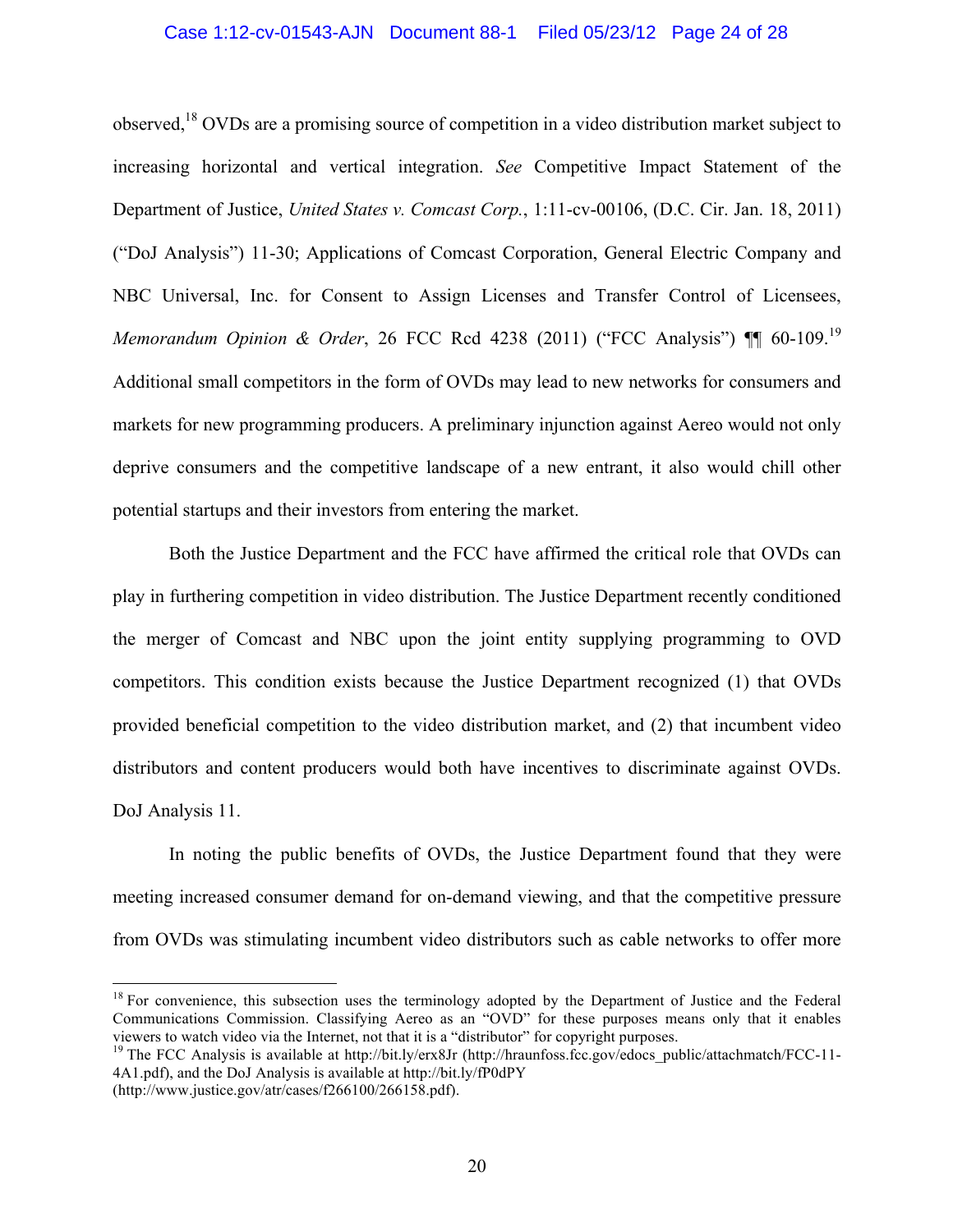#### Case 1:12-cv-01543-AJN Document 88-1 Filed 05/23/12 Page 25 of 28

on-demand choices to compete. DoJ Analysis 15. New OVDs entering the market not only broaden the number of competitors for video distribution, they also expand the field for methods and technologies for providing content to consumers. The Justice Department states that among OVDs, "[n]ew developments, products, and models are announced on almost a daily basis by companies seeking to satisfy consumer demand." DoJ Analysis 15-16. The FCC likewise states that OVDs "can provide and promote more programming choices, viewing flexibility, technological innovation and lower prices." FCC Analysis ¶ 78. Preventing more OVDs from reaching the market would therefore

have an substantial anticompetitive effect on consumers and the market. Because [an incumbent video distributor] would face less competition from other video programming distributors, it would be less constrained in its pricing decisions and have a reduced incentive to innovate. As a result, consumers likely would be forced to pay higher prices to obtain their video content or receive fewer benefits of innovation. They would also have fewer choices in the types of content and providers to which they would have access, and there would be lower levels of investment, less experimentation with new models of delivering content, and less diversity in the types and range of product offerings.

DoJ Analysis 27. Despite their currently-small market share, the Justice Department found that the emergence and growth of OVDs, of which Aereo is but one example, was extremely significant, saying that OVDs "represent the most likely prospect for successful competitive entry into the existing video programming distribution market." DoJ Analysis 28.

The FCC recognizes a further public interest in the spread of OVDs. In addition to the benefits to competition and innovation, a robust OVD market would serve an important public interest in establishing a nationwide broadband infrastructure. In its Order on the Comcast/NBC merger, the FCC said that, in addition to enhancing available content, lowering prices, and driving innovation, "[a] robust OVD market also will encourage broadband adoption, consistent with the goals of the Commission's National Broadband Plan." FCC Analysis ¶ 62. By stimulating demand for broadband, OVDs create market incentives for Internet access providers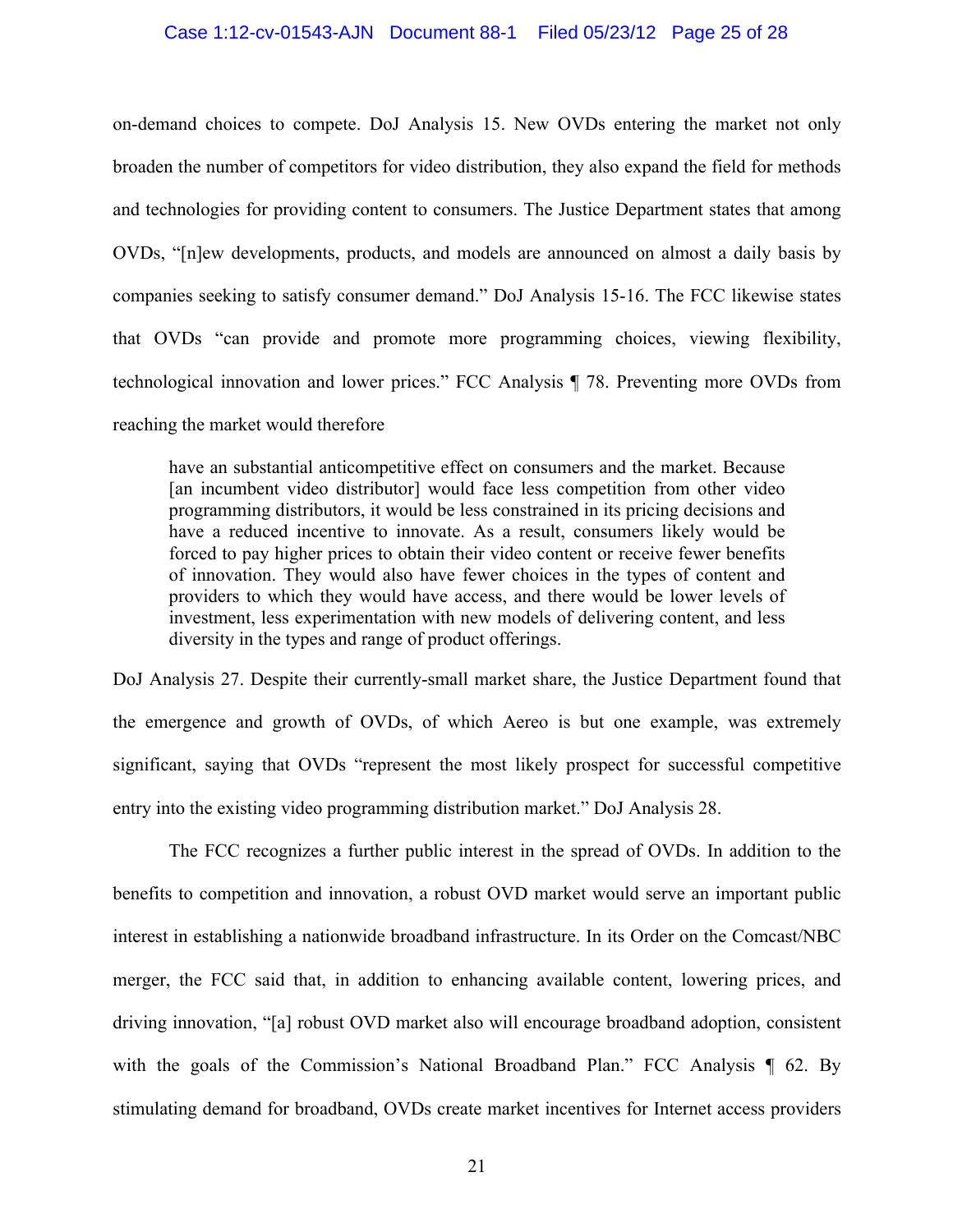to bring the attendant benefits of broadband connectivity to communities that may currently lack it.

If merely colorable disputes about the complexities of copyright can prevent a business from reaching the market pending lengthy litigation, companies would be discouraged from going beyond "traditional" methods of video distribution, leaving the market in the hands of a limited number of incumbents.

## **CONCLUSION**

In ruling on the preliminary injunction motion, *amici* urge the Court to evaluate Aereo's system from the point of view of television viewers and their legal and customary rights, and not be swayed by imprecations to judicially expand the scope of copyright simply to capture the value created by a new, user-empowering technology. *Amici* also request that the Court give thorough and independent consideration to each of the injunction factors, guided by the principle that copyright seeks a balance between the artist's incentives and the public's right.

Dated: May 23, 2012 Respectfully submitted,

By: /s/ Mitchell L. Stoltz Mitchell L. Stoltz (*Pro Hac Vice*) Kurt Opsahl Corynne McSherry ELECTRONIC FRONTIER FOUNDATION 454 Shotwell Street San Francisco, CA 94110 Tel: (415) 436-9333 mitch@eff.org

> Gigi B. Sohn John Bergmayer Sherwin Siy PUBLIC KNOWLEDGE 1818 N Street, NW Suite 410 Washington, DC 20036 Tel: (202) 861-0020 john@publicknowledge.org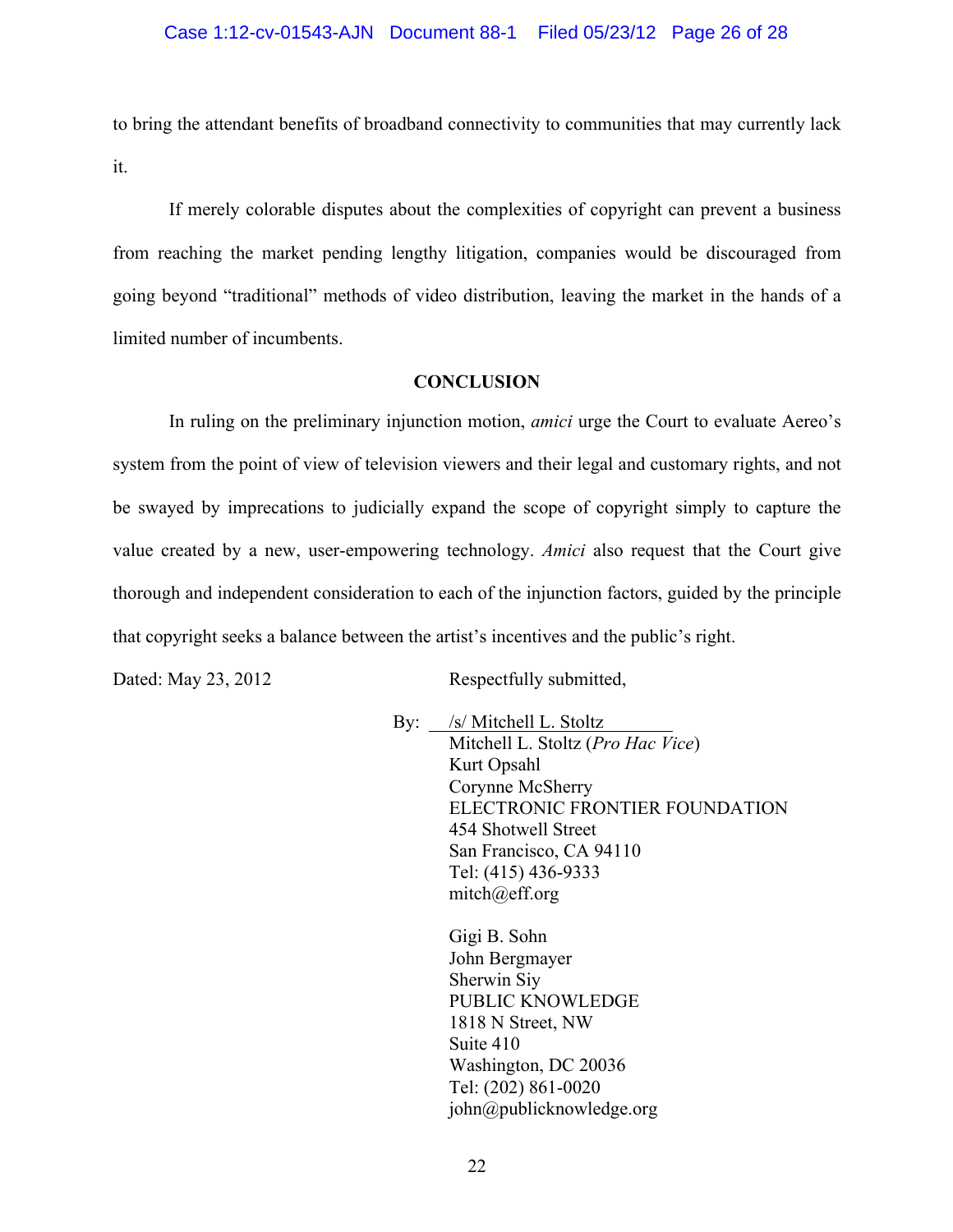*Attorneys for Amici Curiae Electronic Frontier Foundation and Public Knowledge*